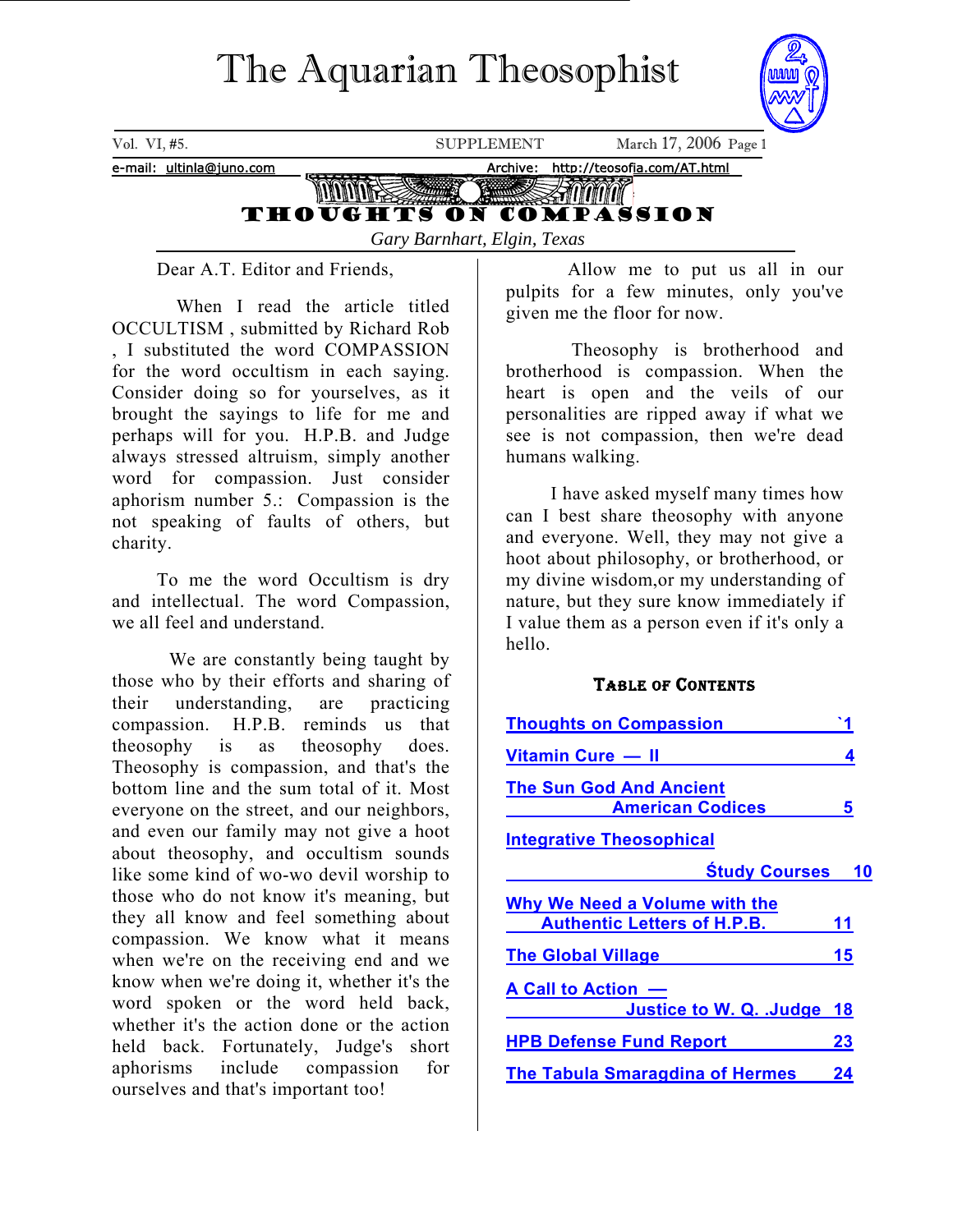Do we think for a second we are walking a higher path due to some lofty knowledge? If so what a shock we're in for. Knowledge only helps us pull the veils open and in that sense helps us understand and grow faster and in that sense from what I read and the way theosophists use terminology I feel like the slowest student around, and so I can appreciate Judge saying: Compassion is not hurrying one's affairs nor forcing one's progress; but knowing the amplitude of time in all things. I say, thanks Judge, I needed that one.

I think that whenever and where ever I get to share what theosophy is, that from now on, I remember to tell them it's a fancy word for the Path of Compassion. It's the wisdom about learning that God is not some control freak outside there some where, but that it's the wisdom of learning that God is within all men and all nature. It's a circular path that let's us discover how this God we carry around within us works and as we discover that path it leads us still higher on that path of compassion.

Now, I really don't care if anyone likes to substitute God with Higher Self or Consciousness or Atma, and I'm not proposing to rewrite what theosophy is or is not. I was recently recommended a new book by my friend in the Lodge in L.A. It was simply titled "Compassion". How much more simple and yet profound can you get than that title. It has lived up to it's name, emphasizing The Voice Of Silence. I had been beating myself up a little bit over my frustration with all the theosophical terminology and then I read Judge's saying and then some of the quotes used in the Compassion book. On page 257, H.P.B. is quoted about selfknowledge and she says simply to me and everyone: " It is not reached by reasoning or any brain process; for it is the awakening to consciousness of the Divine nature of man." On the opposite page another author is quoted and he makes

good sense. He says " The more the mind analyses a thing and enters into its minor details the easier does it lose sight of the whole. .... The more simple truths are usually the ones which are the most difficult to be grasped by the learned, because the perception of a simple truth requires a simple mind." He went on to explain more but this is enough. Even the "Voice of Silence" speaks of separating Head-Learning from Soul-wisdom. My point of all this is simple. What is the whole picture ? ---and the whole picture really is one word for me and maybe for you, Compassion.

That one simple word speaks volumes upon volumes to me. My dad was a simple man and I was not able to live with him after I reached the age of seven, but he saw us kids once a month. When I finished my tour of duty in the military as a young man, I went to visit him and I asked him what is the meaning and purpose of life. He told me that all he could tell me is what he had read in the Dear Abbey newspaper column.

Someone had written in and asked her the same question and she replied that

someone had told her that "We are here to help others, but darned if she knew what those others were here for."

I never will forget that simple quote even though I've sought more lofty answers. My dad would take the panhandlers to the restaurant where he ate and make sure they got a meal. He was a simple man and he understood the meaning of the simplest word, Compassion. We kids loved that old man and we brought him home to be with us in his final feeble years where we all lived within shouting distance of each other. If I have any ideal to live up to, the circle of my knowledge I hope always comes back to that simple saying he left with me, and that simple word, Compassion.of the misuse of that word, but that's the same problem with any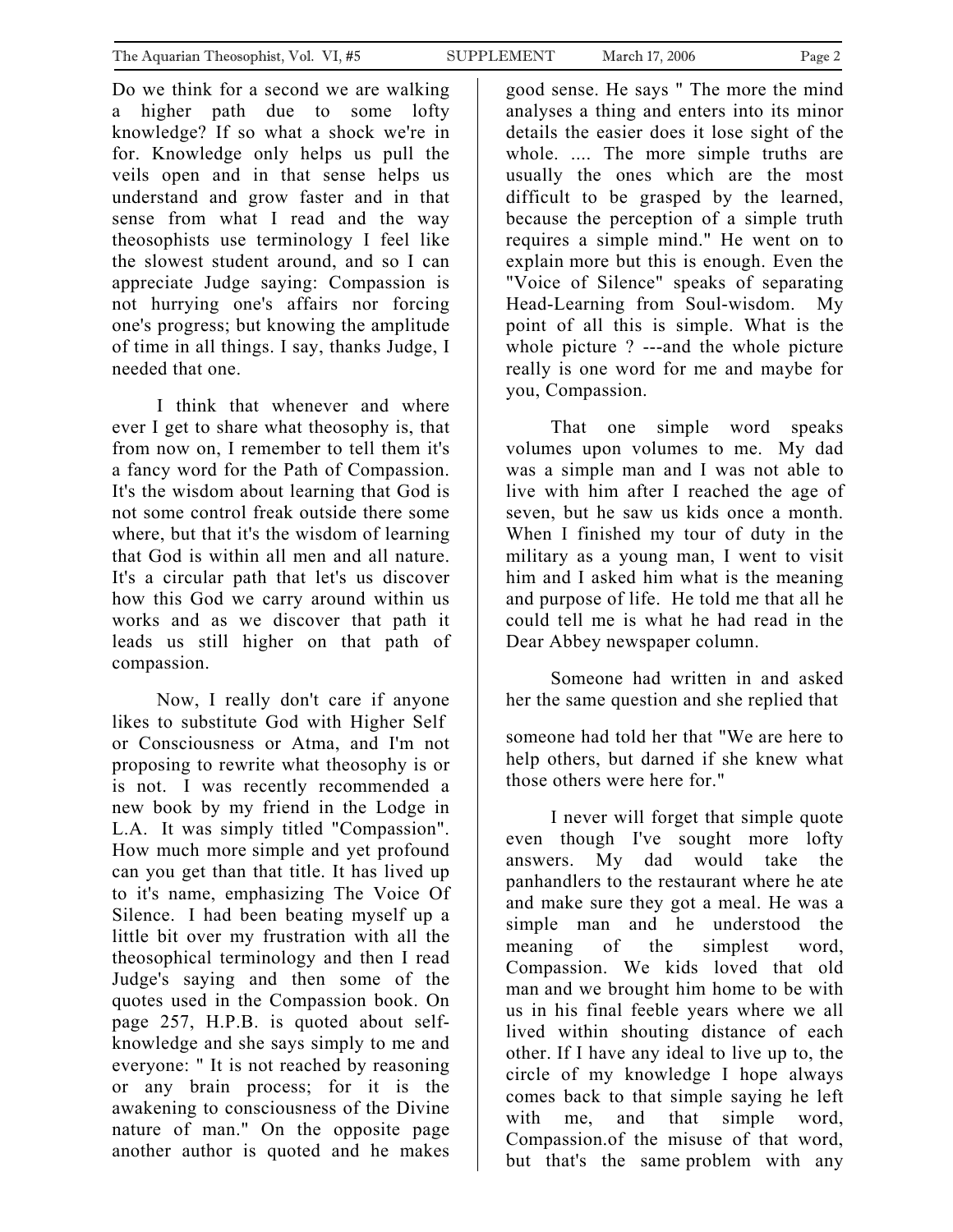word. Our teachers came around to help us straighten out the interpretation of the word God from it's misuse and in doing so, have also helped us more fully understand the real meaning of a Being Of Compassion, through brotherhood - compassion. Some may abuse it, but we all know when it's real. We just feel it !

## **Best regards, Gary Barnhart**

Taking Gary Barnhart's suggestion, we have reprinted Mr. Judge's article. In those places where "occultism appears in the text, the word "Compassion" has replaced it. Quite a potent change — **THANKS! GARY!!** 

- [1](#page-2-0). COMPASSION<sup>1</sup> IS THE NOT TELLING ALL ONE KNOWS, BUT RETICENCE.
- 2. COMPASSION IS THE NOT SAYING ALL ONE SUSPECTS, BUT SILENCE.
- 3. COMPASSION IS THE NOT SPEAKING OF ALL ONE 'SEES'; BUT REVERTING INWARD TO THE SOURCE OF SIGHT
- 4. COMPASSION IS THE NOT REPEATING OF ALL ONE 'HEARS'; BUT A CLOSED MOUTH LEST HEARING SHOULD ESCAPE THERE-THROUGH.
- 5. COMPASSION IS THE NOT SPEAKING OF FAULTS OF OTHERS, BUT CHARITY.
- 6. COMPASSION IS THE NOT SETTING OF FIXED PLANs; BUT A *FLUIDIC POSITION*

BALANCED IN THE GOOD LAW.

- 7. COMPASSION IS THE NOT LAYING DOWN FOR ANOTHER HIS DUTY; BUT *SELF-WATCHFULNESS IN PERFORMING ONE'S OWN.*
- 8. COMPASSION IS THE NOT LISTENING TO GOSSIP OR SLANDER; BUT *GOODWILL TO ALL,* FROM WHICH GOSSIP AND SLANDER CAN DRAW NO SUSTENANCE.
- 9. COMPASSION IS THE NOT GIVING WAY TO ANGER OR IMPANTIENCE; BUT TO *CALMNESS.*
- 10. COMPASSION IS THE NOT BEING VAIN OF ONE'Ś LEARNING, OR PROUD; BUT HUMILITY.
- 11. OCCULTISM IS THE NOT HURRYING ONE'S DAILY AFFAIRS NOR FORCING ONE'S PROGRESS; BUT KNOWING *THE AMPLITUDE OF TIME IN ALL THINGS*.
- 12. COMPASSION IS THE NOT DOING ALL THE GREAT WORK THERE IS TO DO; BUT THE WILL TO LABOUR; THE WILLINGNESS TO ACCEPT HELP OR BE A HELPER; *THE JOY THAT ANOTHER DOES A TASK THE BEST*.
- 13. COMPASSION IS THE NOT STRIVING TO BE A LEADER OF MEN; BUT *TO FOLLOW A LINE.*

W. Q. JUDGE



<span id="page-2-0"></span> $1$  Our thanks to Richard Robb for sending in this excellent summation by Mr. Judge.  $-$  ED., A.T.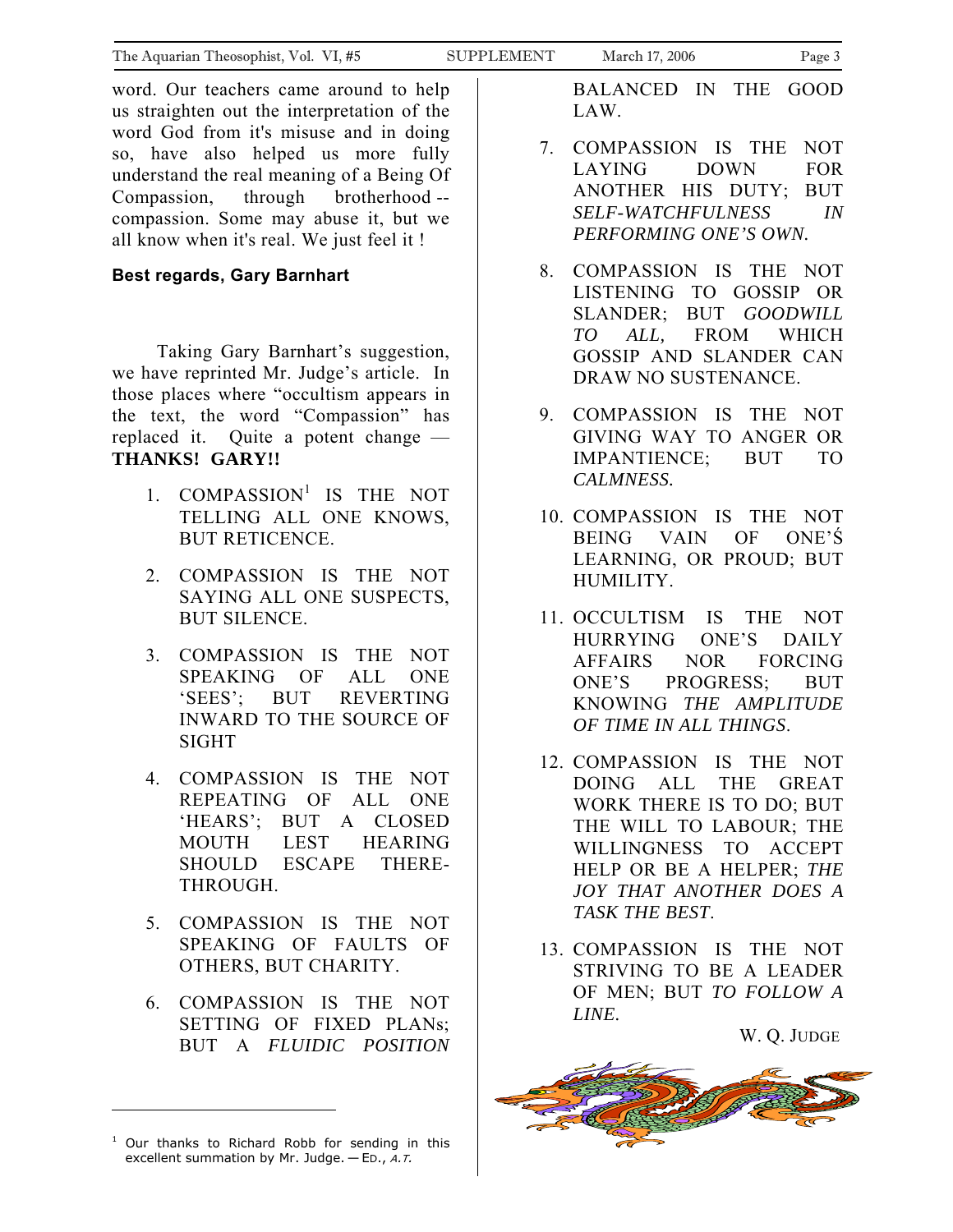## Vitamin Cure

#### <span id="page-3-0"></span>**Can common nutrients curb violent tendencies and dispel clinical depression?**

— Concluding part of a two part article begun in the February SUPPLEMENT —

## II

The next research step should be a controlled randomized trial of how bipolar patients taking supplements fare compared with those taking a placebo. Such studies are the gold standard for testing drugs and supplements. But Kaplan and Popper's efforts have been stalled by controversy. The two scientists have been under attack by a group led by Terry Polevoy, a dermatologist in Kitchener, Ontario, who runs a Web site called HealthWatcher.net. A onetime devotee of holistic therapies, Polevoy now crusades against alternative treatments he considers scams.

For the past four years, he and his colleagues have accused Stephan and Hardy of irresponsibly marketing an unproven remedy. The employees that take the company's orders have no medical training, Polevoy points out, yet they're told to encourage customers, many of them mentally ill, to stop using traditional medicines and rely exclusively on the supplement. "People have been injured by taking this stuff,"

Polevoy says. In one well-publicized case, a schizophrenic man quit his medications in order to take the supplement and wound up psychotic, in jail, and facing assault charges.

Hardy and Stephan, in turn, accuse Polevoy of being a front man for the pharmaceutical industry, a charge Polevoy denies. "I may go to a few meetings a year hosted by pharmaceutical companies," Polevoy says, "but I'm not paid."

After Kaplan and Popper published accounts of their experiences with the formula, Polevoy charged the scientists with conducting experimental research on patients without proper institutional review.

The allegations triggered lengthy investigations by the scientists' academic institutions, as well as by Canadian and U.S. health authorities. Kaplan and Popper were ultimately cleared of any improprieties, but the ordeal left both so gun shy that they stopped talking publicly about the supplement. (Kaplan declined to be interviewed for this story. Neither she nor any of the other scientists mentioned in

this story have any financial ties to the supplement.)

Both scientists have had a tough time securing government support for their psychiatric research. EMPowerplus has yet to be approved for sale in Canada, and Health Canada, the agency that regulates food and drugs in that country, has sued Truehope for advertising the product to Canadians who might wish to import it. "The manufacturer has not provided us with scientific evidence that the drug is safe and effective," says Jirina Vlk, a spokeswoman for the agency. Hardy and Stephan, in turn, have sued Health Canada for blocking shipments at the border. Health Canada initially denied Kaplan permission to pursue a randomized study of the supplement in 100 bipolar patients, although Kaplan already had funding from the Alberta government. That decision was reversed in 2004, after the agency established a new division dedicated to overseeing supplements and natural health products.

Meanwhile in the United States, Popper and Kaplan recently secured approval from the Food and Drug Administration to conduct an even larger clinical study of the supplement. Other scientists think this is long overdue. "It's something that needs to be investigated," says L. Eugene Arnold, a psychiatrist at Ohio State University who plans to explore the use of zinc to treat ADHD. "There's no point in people arguing about whether it works or not without getting some data to get the answer." Arnold is no advocate of alternative treatments for mood disorders, but he thinks it's reasonable to suspect that vitamins and minerals might have an effect. The standard treatment for bipolar disorder is lithium, he points out. "And what is that but a mineral?"

For Hardy and Stephan, the long wait for scientific validation has been frustrating. But they are patient. "It's like any new discoveryacceptance is slow to come," Stephan says. "But that will change. It will come."



## The Antique Heart

This feeling of irrepressible, instinctive aspiration in primitive man is beautifully, and one may say intuitionally, described by Carlyle**.** "The great antique heart," he exclaims, "how like a child's in its simplicity, like a man's in its earnest solemnity and depth ! heaven lies over him wheresoever he goes or stands on the earth;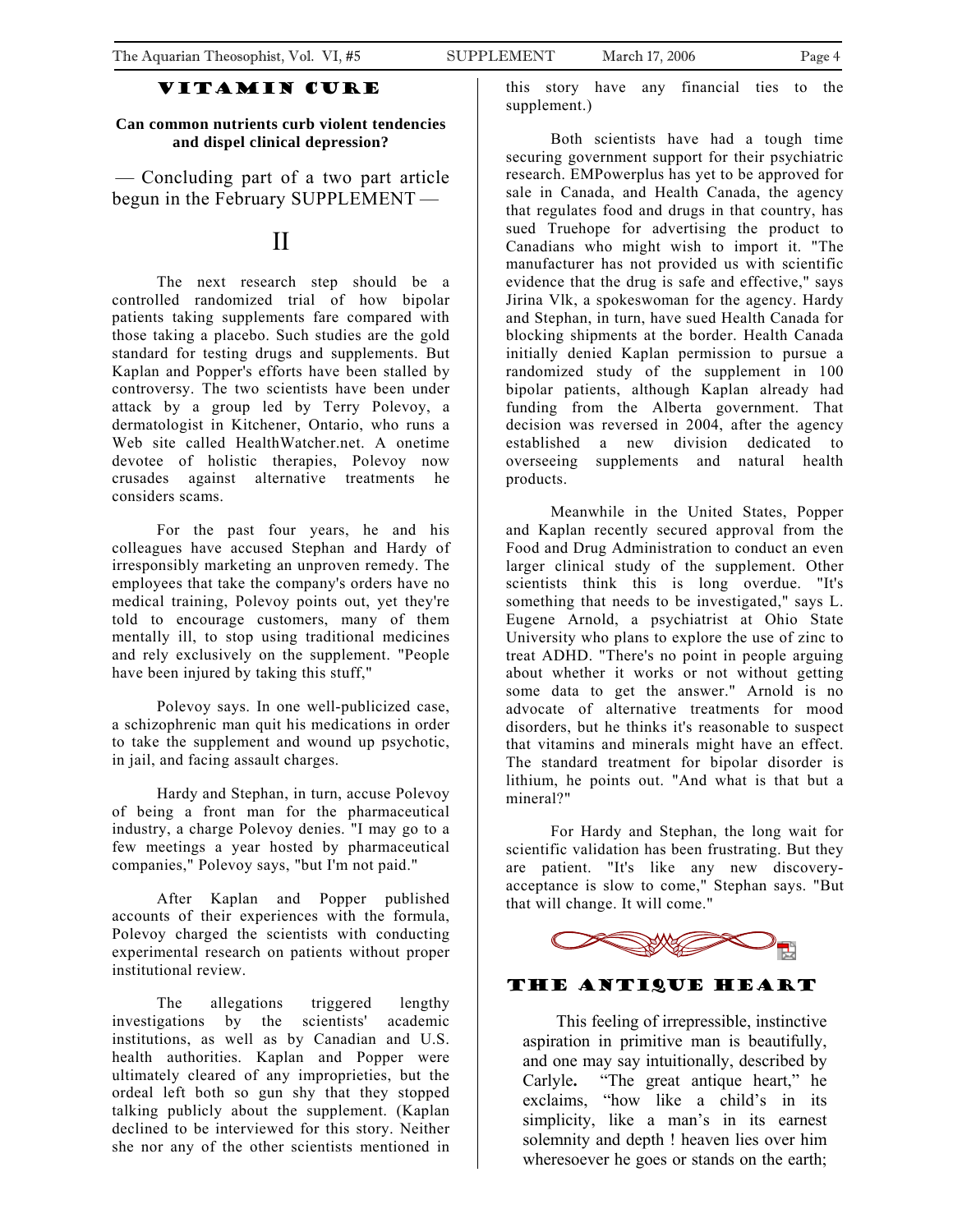<span id="page-4-0"></span>making all the earth a mystic temple to him, the earth's business all a kind of worship**.** Glimpses of bright creatures flash in the common sunlight; angels yet hover, doing God's messages among men **. . . . .** Wonder, miracle, encompass the man; he lives in an element of miracle<sup>[1](#page-4-1)</sup> \* . . . . A great law of duty, high as these two infinitudes (heaven and hell), dwarfing all else, annihilating all else—it was a reality, and it is one**:** the garment only of it is dead; the essence of it lives through all times and all eternity!"

It lives undeniably, and has settled in all its ineradicable strength and power in the Asiatic Aryan heart from the Third Race direct through its first "mind-born" sons, the fruits of *Kriyasakti***.** As time rolled on the holy caste of Initiates produced but rarely, and from age to age, such perfect creatures**:** beings apart, inwardly, though the same as those who produced them, outwardly**.**

While in the infancy of the third primitive race**:**—

"A creature of a more exalted kind

Was wanting yet, and therefore was designed;

Conscious of thought, of more capacious breast

For empire formed and fit to rule the rest**. . . . .** "

It was called into being, a ready and perfect vehicle for the incarnating denizens of higher spheres, who took forthwith their abodes in these forms born of *Spiritual* WILL and the natural divine power in man**.** It was a child of pure Spirit, mentally unalloyed with any tincture of earthly element**.** Its physical frame alone was of time and of life, as it drew its intelligence direct from above**. [***S.D. I,* 210-11]



l

# The Sun God And Ancient American Codices

(Images posted at [http://www.cybertheosophist.net/borgiaplates.htm\)](http://www.cybertheosophist.net/borgiaplates.htm)

Traveling to the Americas in 1851 after reading James Fenimore Cooper's novels, HPB commented about "the sad examples of the rapid demoralization" of Native Americans as soon as they live in close proximity with Christian officials and missionaries. Realizing that the wisdom teachings in North America had been submerged by Christianity, HPB changed her itinerary and traveled to Mexico and Central America.

The literature of ancient Mexico recorded the most sophisticated calendar to ever exist had been burned by conquering priests in the  $16<sup>th</sup>$  century. When the Spaniards arrived in 1521, the priests were mightily concerned about the "Christian" symbolism and ritual that was already prevalent in Mexico. After much correspondence about the cruciform, trinity and baptism in ancient Mexico, the priests concluded that the devil had beguiled the people before the Christians arrived and must be driven from the people by burning their literature [after shipping a small number of manuscripts to Europe]. The Aztec's pyramids in the cosmopolitan center of what is now Mexico City were dismantled to build cathedrals. The Christian Conquest was complete with only overgrown relics remaining of the grandeur that once dominated the Mexico Valley.

Surviving fragments of Mexico's pre-Conquest literature had been spared only when it had been shipped to Europe, mostly in private libraries, where it was lost and found, and lost again before taking its place in the literature of the world.

<span id="page-4-1"></span><sup>&</sup>lt;sup>1</sup> That which was *natural* in the sight of primitive man has become only now *miracle* to us; and that which was to him a miracle could never be expressed in our language.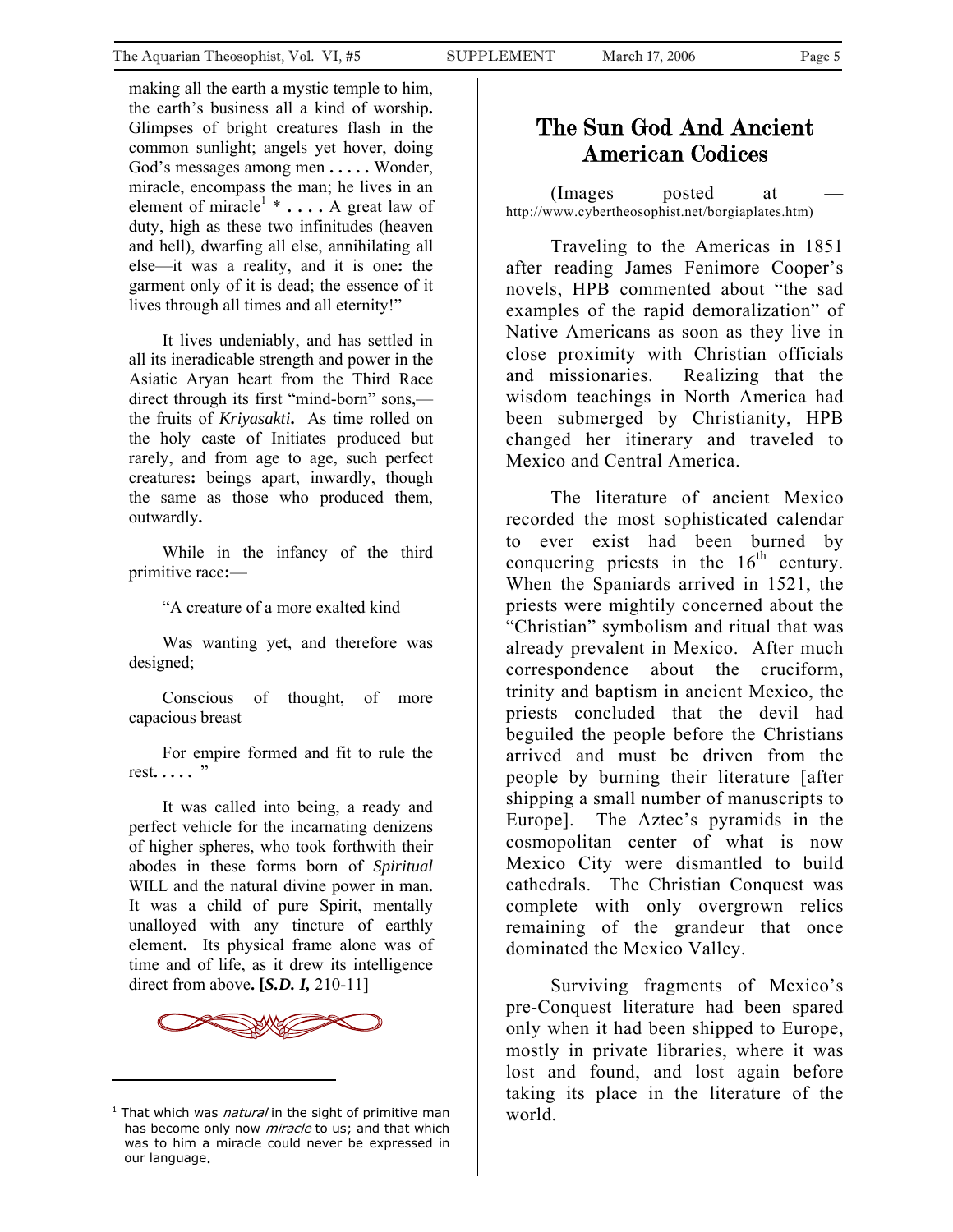Among hundreds of tribes in Mexico, in an area where the Aztec are dominant, HPB commented twice on the forebears of the Toltec, the tribe most closely associated with builders of the pyramids at Teotihuacán, the oldest and largest pyramid complex in Mexico and Central America. By the time the Spaniards arrived, the abandoned pyramids at Teotihuacán had long been overgrown with vegetation. The accomplishments of the builders of Teotihuacán, 35 miles north of Mexico City, are still being discovered in ongoing excavations of the complex. More than 100 years after HPB's death, in 1993 a color restoration of a codex likely associated with the Toltec, the *Codex Borgia*, was produced for the popular press. We can now compare the restored Codex to stanzas of *The Secret Doctrine* and other ancient literature. The Codex is stunning for metaphysical components corresponding with the world's oldest literature, derived as HPB's explains, from a single parent manuscript. In *The Secret Doctrine,* HPB traces the origins of Hebraic, Chinese, Egyptian, Indian, and Chaldean literature to the parent manuscript but only mentions the Toltec, whose literature had been burned and removed from Mexico.

Although she spoke little about Mexico except for brief comments about the Toltec, HPB identified the forebears of the Toltec as those most closely associated with the ancient doctrines.

"…taken down in *Senzar*, the secret sacerdotal tongue, from the words of the Divine Beings, who dictated it to the sons of Light, in Central Asia, at the very beginning of the 5th (our) race; for there was a time when its language (the *Senzar*) was known to the Initiates of every nation, when the forefathers of the Toltec understood it as easily as the inhabitants of the lost Atlantis, who inherited it, in their turn, from the sages of the 3rd Race, the fe force espoused in ancient myth and

religion in a generation of science for the popular press: *The Tao of Physics*, by Fritjof Capra; *The Non-Local Universe*, by Robert Nadeau and Menas Kafatos; *The Field*, by Lynne McTaggart; and *Wholeness and The Implicate Order*, by David Bohm.

Satellite observations yielded secrets of solar physics that revolutionized longheld concepts of the sun, central to ancient sciences and religions. Revered as the governor of life on earth among the ancients, solar knowledge was relentlessly attacked by Christian armies around the world who held that the earth was the center of the cosmos, with the Pope in Rome acting as the infallible agent of God himself. Challenges to the Pope's supreme rule of God's creation in anciently synthesized religions and sciences, particularly the sun as the governor of life on earth, offended Rome. The literatures, almanacs and calendars with accurate solar counts were systematically destroyed and replaced with Rome's doctrine of the Pope's central infallibility.

Solar science is critical to the literature of ancient Mexico and Central America, where the Maya knew the correct solar year, observed sunspots, and predicted eclipses with the most accurate timekeeping system that existed on the planet until the mid- $20<sup>th</sup>$  century, when the atomic clock was invented; and, even with the atomic clock, the Mayan calendar remains the most sophisticated calendar ever devised. The calendared system that was the basis of the Maya's timekeeping, the proto-Mayan calendar, was stylized and developed differently in various regions, while a 260-day ritual calendar with 20 glyphs and 13 numbers, often called the book of days, was used throughout Mexico and Central America. Calendared symbols are so deeply embedded in all the literature of ancient America that a passing acquaintance is essential for even cursory review.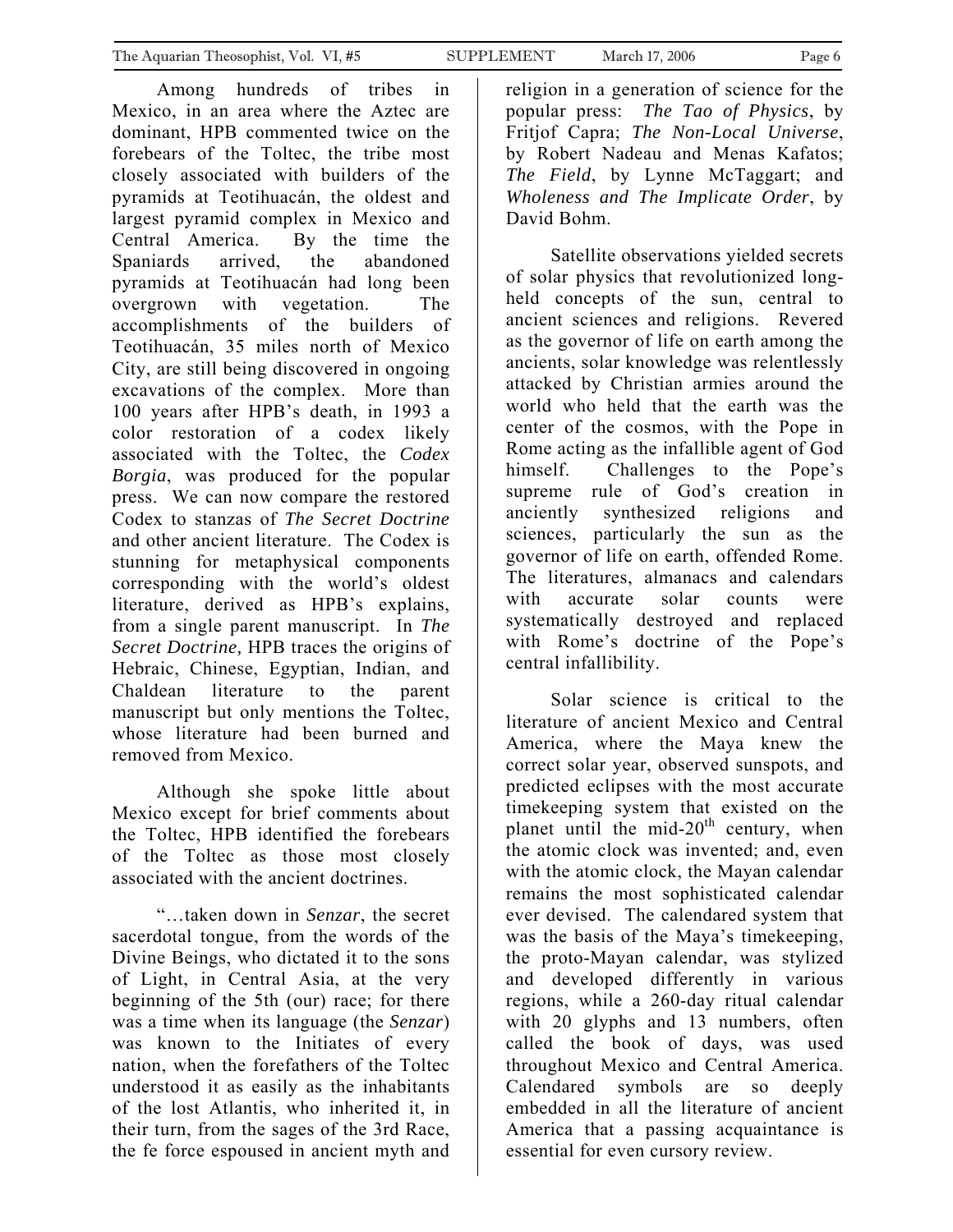The basic structure of the ancient calendar necessary to review the *Codex Borgia* will be addressed after a few basics of the physical and metaphysical features of the solar science that must certainly have been known in ancient America. So central was the sun in the creation of successive worlds that each world was identified as a sun. Each sun, or world, was presided over by a deity and a race of people that were either destroyed or transformed into a specific creature.

In Central Mexico, the home of the Toltec, the world is in its fifth creation, or fifth sun. Characterized by "movement," the fifth sun began after the fourth sun ended in flooding and the people were transformed into fish. This period very likely corresponds with planetary cooling that resulted in stormy weather and flooding worldwide that began around 3250 BCE and lasted for nearly a millennium. After the flooding ended, The Feathered Serpent (Quetzalcoatl) and the god of rulers, sorcerers and warriors (Tezcatlipoca) raised the heavens by transforming themselves into trees to recreate the world as the fifth sun. In this world of movement, migrations of populations, many of which originated in Asia, have spanned the globe time after time: The Aryans to India, the Etruscans to Italy, and the Toltec to Mexico names only a few.

The solar eclipse of July 11, 1991 was accurately predicted in 755 AD in the Mayan codex taken from the Yucatan in Southern Mexico, and is commonly called the Dresden Codex, because it is still housed in Dresden, Germany. This eclipse was especially important because it lasted almost seven minutes, making it one of the longest on record. The ancient Maya prophesied that a period of large earthquakes would begin with the 1991 eclipse preceding the beginning of a new sun, or world, to be characterized by cosmic consciousness. The largest earthquake in recorded history occurred

13 years later on December 26, 2004 near Sumatra, Indonesia. A glyph in the Dresden Codex points to Sumatra when it is laid over a world map and aligned with the Atlantic coast of South America.

Predicting this eclipse more than 1,000 years before it occurred required accurate knowledge of solar and lunar cycles and the algorithm of eclipses in 755 AD, a time when Rome believed the earth was the center of the universe and used the Julian calendar with an inaccurate solar year. The accuracy of solar counts and astronomy in ancient America cannot be debated, even though the modern world still does not understand how the ancients were able to obtain the information in the absence of technology that makes sense to the modern mind.

The beginning of the Mayan long count in 3113 BCE points to a period of critical change in the planet's climate, almost certainly associated with the solar cycle and sunspots. While it is clear that the Maya observed sunspots, their knowledge is lost with the almanacs burned in the  $16<sup>th</sup>$  century. The Chinese observed sunspots as early as 800 BCE, and Galileo began observing them circa 1610 AD with invention of the telescope. Sunspot cycles extending into the ancient past have been constructed from old records and good guesses by modern scientists, who still cannot explain the physics of sunspots and how they relate to long-term solar cycles.

As a general rule, maximum numbers of sunspots populate the sun's surface to produce a solar maximum in about 11 year cycles, sometimes a little sooner and sometimes a little later. Sometimes, numbers of sunspots decrease over long periods to produce global cooling; and sometimes they increase over long periods for higher global temperatures. A series of exceptionally cold winters throughout Europe between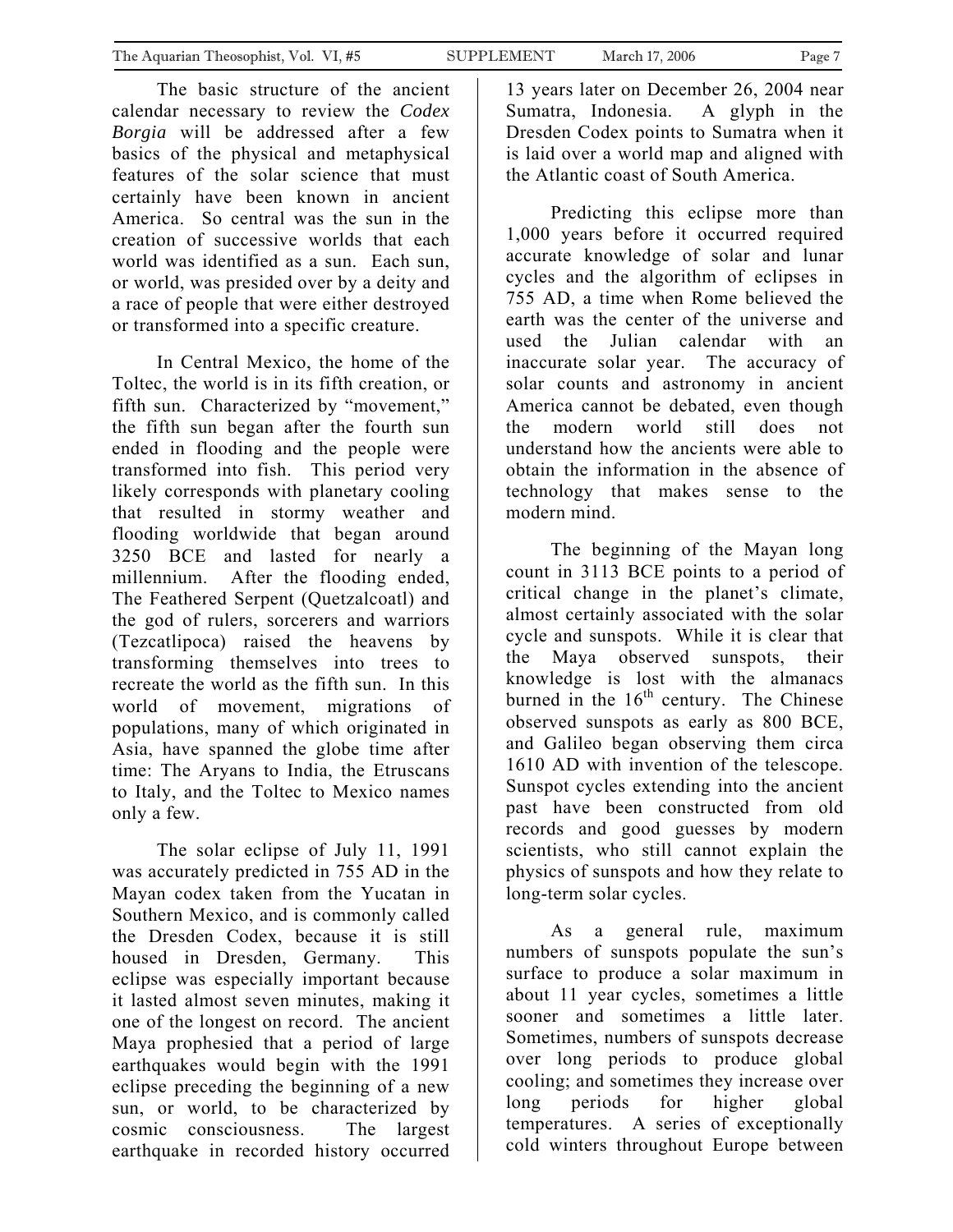The loss of radio and radar during periods of maximum sunspots, a solar maximum, earned new respect for sunspot cycles in 1989 when Air Force One lost all communication while in flight with the President of the United States. Since 1900 sunspot counts have been higher than usual, and has prompted some scientists to call the present period the Modern Maximum. High temperatures worldwide began setting new records in 1998, at the same time the polar ice caps began melting at unprecedented rates. Solar brightening that causes higher temperatures throughout the solar system has been increasing for 100-150 years.

After a meticulous count for 5,125 years, the Mayan long count inexplicably will end in 2012 AD. An explanation for the abrupt end of the long count is not given in the literature that survived Conquest. Nonetheless, it is noteworthy that long count's end is 115 years after the end of a 5,000-year cycle in the Kali Yuga that ended in 1897-98. Solar activity, storms and earthquakes in the  $20<sup>th</sup>$  century that broke all records suggest the correspondence between the ends of two cycles anciently predicted is more than sheer coincidence. Viewing the 115 years between 1897 and 2012 as a transitional period could explain much about human, earthian, and solar behavior in the 21<sup>st</sup> century now upon us. Clearly, systemic heating caused by solar brightening and radiations would affect the complex of interactive systems that comprise the earth's biosphere and the potentials of life within it.

The Sun-god's Death & Birth of the 5<sup>th</sup> Race

The Mayan long count and the Kali Yuga both began within a century of the cooling trend that produced wet, stormy weather and flooding circa 3250 BCE, that very likely was associated with the solar cycle. In this period, when temperatures cooled following a long heating trend when the ice sheets melted, the 5<sup>th</sup> race was born in Central Asia and migrated to India when the Sun-god died. Solar symbolism and counts flourished in geographically distant cultures as humans assumed important new roles.

In Egypt, the Sun-god as Ra installed the first pharaoh in 3100 BCE when Upper and Lower Egypt were unified. Egyptians anciently commemorated the Great Pyramid, constructed with engineering that still cannot be replicated by  $21<sup>st</sup>$  century technology. At the Stonehenge megaliths, the earliest digging implements are carbon dated at 3100 BCE. Constructed in three phases over more than 1,000 years, Stonehenge continues to serve as a solarlunar observatory, where the summer solstice sun rises directly over the heel stone aligned with the main axis of the megaliths. This modern alignment of the solstice sun puzzles astronomers, because the alignment was not apparent when the heel stone was set in place. China's first emperor, Fu Xi, reigned a century after Krishna's death, or about 3000 BCE, to introduce the trigrams of the *I Ching* that served as the basis of Chinese writing. Richard Wilhelm in his book *I Ching*, which introduced the ancient Chinese system in the West, reports the Chinese account of their first emperor: "Then came Fu Xi and looked upward and contemplated the images in the heavens, and looked downward and contemplated the occurrences on earth. He united man and wife, regulated the five stages of change, and laid down the laws of humanity. He devised the eight trigrams, in order to gain mastery over the world."

**The Ancient Doctrine in America**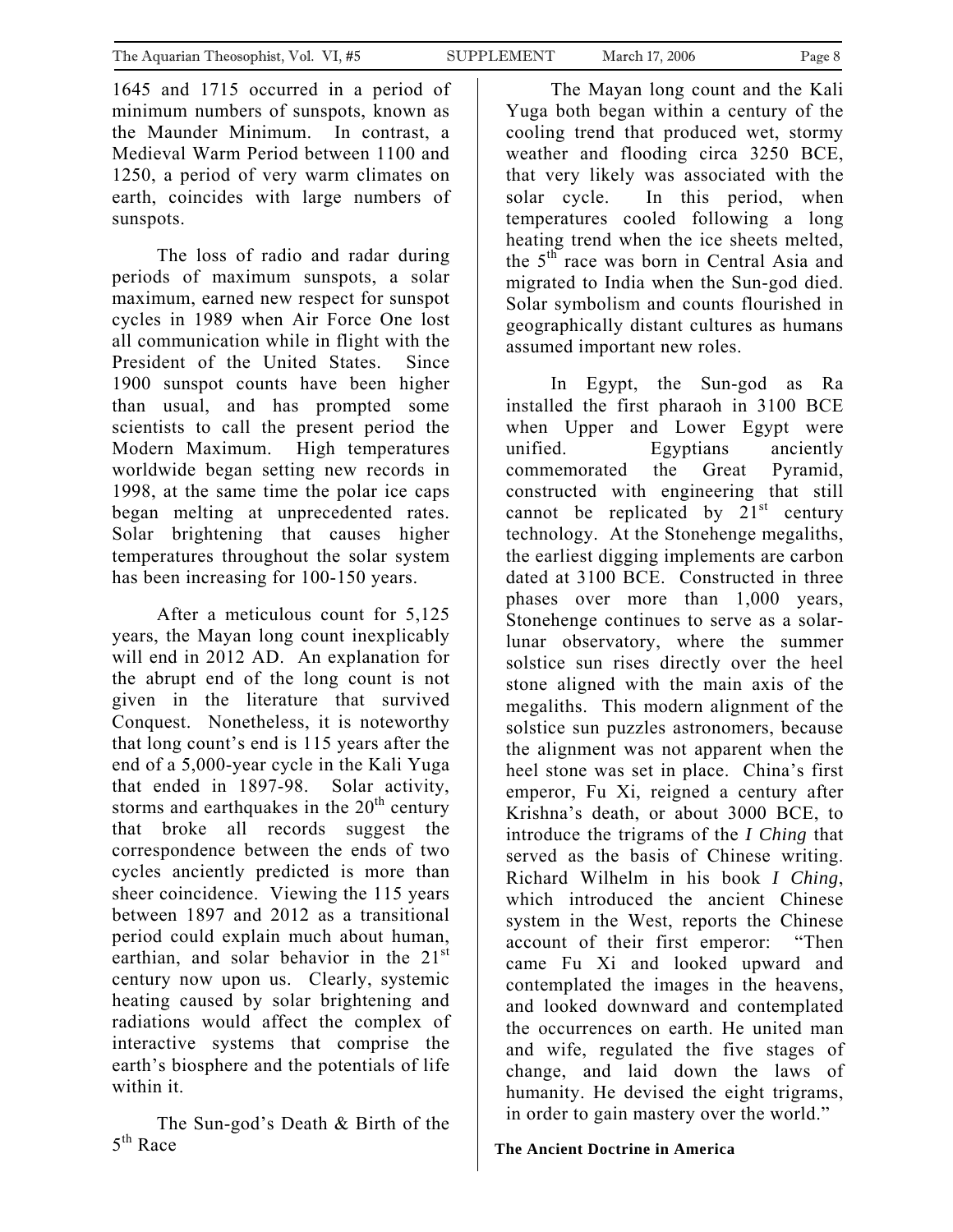The Toltec were the first of seven waves of Nahua migrations from Asia to Mexico, starting around 600 AD, and settled near the pyramids at Teotihuacán as the original builders were abandoning the complex. As the first Nahua migration to the Mexico Valley, the Toltec had access to the pyramid complex and the builders as later migrations did not. After a brief, bloody war, the Aztec, another Nahua migration, declared themselves the heir of the peaceful Toltec in 1325. The Aztec adopted the Toltec culture hero and deity, The Feathered Serpent (Quetzalcoatl), and installed him as a secondary god under the Aztec God of War. A migratory tribe with little cultural history, the Aztec conquerors of the Mexico Valley inherited the abandoned pyramids at Teotihuacán, but never had any direct contact with them as the Toltec had.

If HPB had seen Mexico's ancient literature in 1852, she would have found themes familiar to Platonists, Egyptians, Christians, Hindus, and Buddhists: The trinity, baptism, crucifixion, resurrection, ritual and solar calendars. The trinity is the centerpiece of arcane science that unfolds in primary principles that remain recognizable despite untold cultural permutations through the ages. It retains its essential meaning whether expressed by Toltec shaman as the power of the world, Christians as the redeeming design, or Krishna as the intelligent logos.

In Mexico, the triune principle of one god existing as three persons, of whom one became man, was represented in The Feathered Serpent. In the language of Southern Mexico, the first was called Izona, and all creation was attributed to him; the second was called Bacam, the son of Izona, and the third was called Echuah. Like Krishna in India, The Feathered Serpent in Mexico was both a man and a god revered as a great reformer. In the Toltec language he was called Quetzalcoatl and in Maya he was

Kukulkan, both names meaning The Feathered Serpent in their respective languages. Displaying multiple guises, The Feathered Serpent was also the god of the wind, an invisible medium of diffusion. When the people lived in darkness, Native American accounts relate, The Feathered Serpent brought them letters and numbers.

Like The Feathered Serpent in ancient Mexico's literature, Krishna is both a man and a god in the *Bhagavad-Gita* of India. In *Notes On The Bhagavad-Gita*, T. Subba Row uses the sun as a simile for the logos and the trinity.

I shall explain to you what I mean by this acting through the *Logos* by a simile. Of course you must not stretch it very far; it is intended simply to help you to form some kind of conception of the *Logos*. For instance, the sun may be compared with the *Logos*; light and heat radiate from it; but its heat and energy exist in some unknown condition in space, and are diffused throughout space as visible light and heat through its instrumentality. Such is the view taken of the sun by the ancient philosophers… Now we see the first manifestation of *Parabrahmam* is a Trinity, the highest Trinity that we are capable of understanding. It consists of *Mulaprakriti* [the veil of *Parabrahmam]*, *Eswara* or the *Logos*, and the conscious energy of the *Logos*, which is its power and light; and here we have the three principles upon which the whole cosmos seems to be based. First, we have matter; secondly, we have force – at any rate, the foundation of all the forces in the cosmos; and thirdly, we have the ego or the one root of self, of which every other kind of self is but a manifestation or a reflection.

Ancient traditions recognized physical and metaphysical components of all existence, the sun and cosmos, and employed similes, metaphors and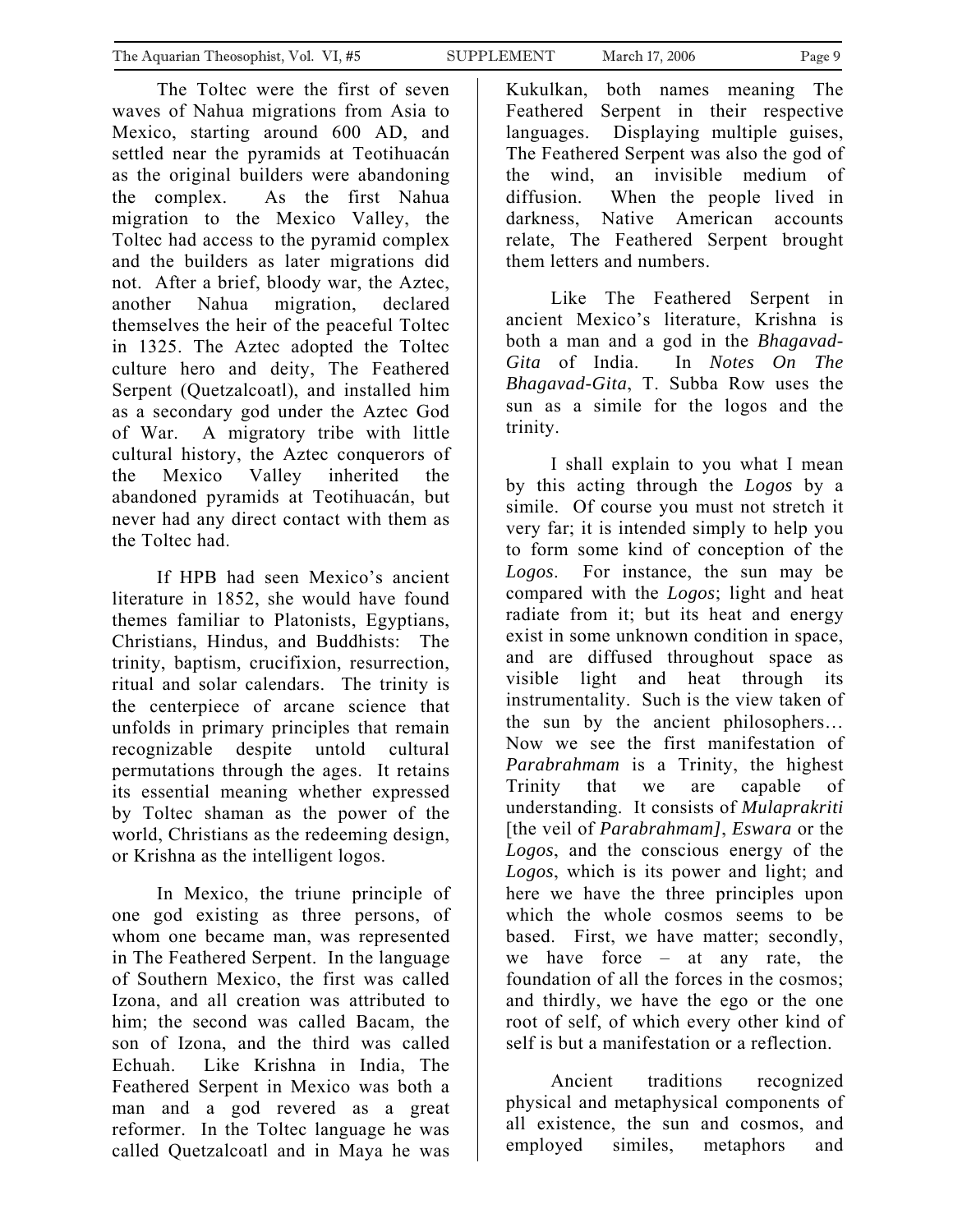<span id="page-9-0"></span>allegories to compare the tangible physical with the intangible metaphysical with greater sophistication than generally recognized by Europeans and their Euro American offshoots. "Classical" European science, extracted from the older Greek and organized by Rome's Empire to pay tribute to Rome, developed without the benefit of initiation into the mysteries provided by older traditions closer to the Tree of Knowledge. As might be predicted, European sciences began perceiving the mysteries of ancient similes, metaphors and allegories between 1897-98 and 2012, the transitional window between two ancient counts that began long before Rome raised its army.

The emerging vista of ancient Mexico in this transitional window of opportunity enables us to piece together this important component of civilization, as necessary to the whole of human history as India, China, or Egypt. It enables us to iterate more completely the ancient of ancients. In doing this, we must carefully strip away the veneer of Aztec and Spanish conquests and Toltec bias to find the fundamental principles common to every exoteric r



## AN Integrative theosophical study courses

Are being held by the Philaletheians throughout the North West of England, Great Britain. Modules include Esoteric Science & Philosophy Overview, Heart Doctrine, Higher Ethics, Mystic Verse from the East, Personal Development & Moral Excellence. [philaletheians@yahoo.co.uk](mailto:philaletheians@yahoo.co.uk)



20% of the 'Algeo Letters' are Fake **Why We Need a Volume With the Authentic Letters of H.P.B.** 

Carlos Cardoso Aveline<sup>[1](#page-9-1)</sup>

Latin American writer Jorge Luis Borges (1899-1986*)* considered books as semi-magic objects. Although he would

 1

```
 Contact:
carlosaveline@hotmail.com.
```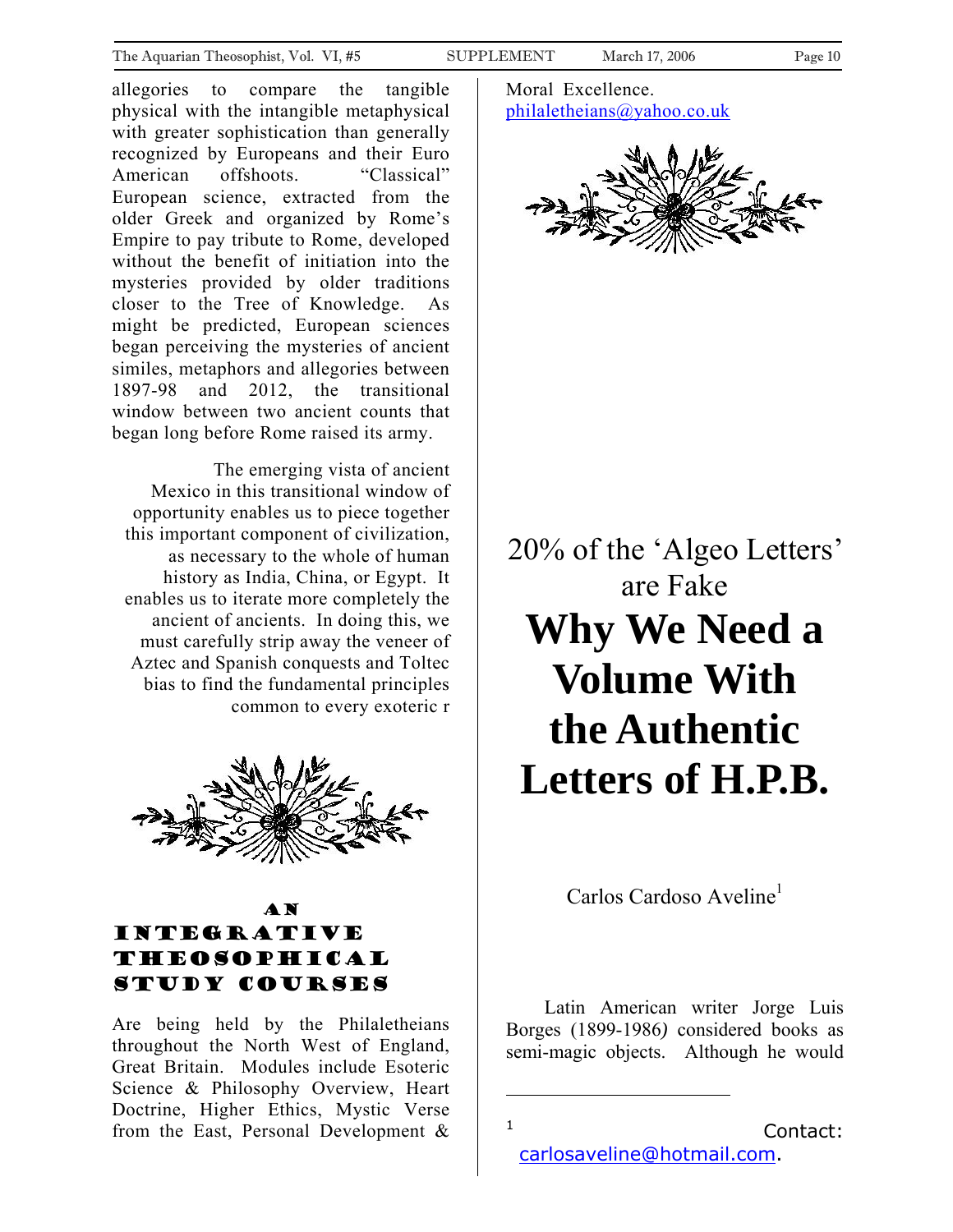not use the word *aura*, he clearly sensed the presence of a subtle energy around them. A student of Kabalah and ancient literature, Borges seems to have known many a deep aspect of the occult philosophy in the last years of his life.

 In the 1970s – while I lived in Buenos Aires – two friends and I had a long conversation with him. Those four hours and a half had a lasting impact on my perception of things. By then Borges was already old and blind, and had to write his books by dictation. But he kept buying books for himself and made no secret of the reason. During one of his public talks in Buenos Aires, he said to hundreds of persons, keeping his lifeless eyes typically fixed at some vague, abstract region in the space immediately above his head:

 "I have this cult for the book. (...) I keep playing at not being blind; I keep buying books and filling my house with them. Someone gave me the other day the *Brockhause* Encyclopedia. I felt the presence of the book at home. I felt it like a kind of happiness. There they were, over twenty volumes with their gothic characters which I can't read, with the maps and illustrations that I can't see, and yet the book was there. I felt like a friendly radiation coming from that book. The book is one of the possibilities of happiness that we have as men."<sup>[1](#page-10-0)</sup>

 Books do have "auras', indeed. Unfortunately, not all of them are quite healthy. Life is not easy, and some books have rather sickening auras, as one of the Adept-Teachers who inspire the theosophical movement indicated. Referring to a book edited by Mrs. Annie Besant in the years before she entered the Theosophical Society, the Master said:

 "I would rather avoid the unpleasant discussion (...) I have *not* read the work – nor ever will; but I have its unclean spirit, its brutal aura before me (...) The sooner weleave the subject, the better."<sup>2</sup>

 More than one century later, the book entitled *The Letters of H. P. Blavatsky - Volume I ,* edited by Mr. John Algeo and published by the USA T.P.H. in 2003, might be in the same broad category of books with an *unhealthy* aura. Mr. Algeo included in it forged texts full of disgusting lies and libels, cleverly mixed among authentic documents. In those pages H.P. Blavatsky – the woman who worked day and night for the good of mankind and who gave the world such wonderful books as *The Voice of the Silence* and *The Secret Doctrine* – is *made to describe herself* as a mean

<span id="page-10-1"></span> $2$  The Mahatma Letters to A.P. Sinnett, TUP edition, 1992, Letter LXXXVI, page 405, lower half of the page. In the 1972 Adyar edition of t he Mahatma Letters, see p. 399. In the Philippines TPH, 1993, Chronological edition, it is the Letter 119, p. 408.

<span id="page-10-0"></span>magazine "*Biosofia",* Lisbon,  $1$  Conversando com Jorge Luis Borges (Talking to Jorge Luis Borges), Carlos Cardoso Aveline, a text published in the portuguese Summer 2001, pp. 10-13, see p. 12.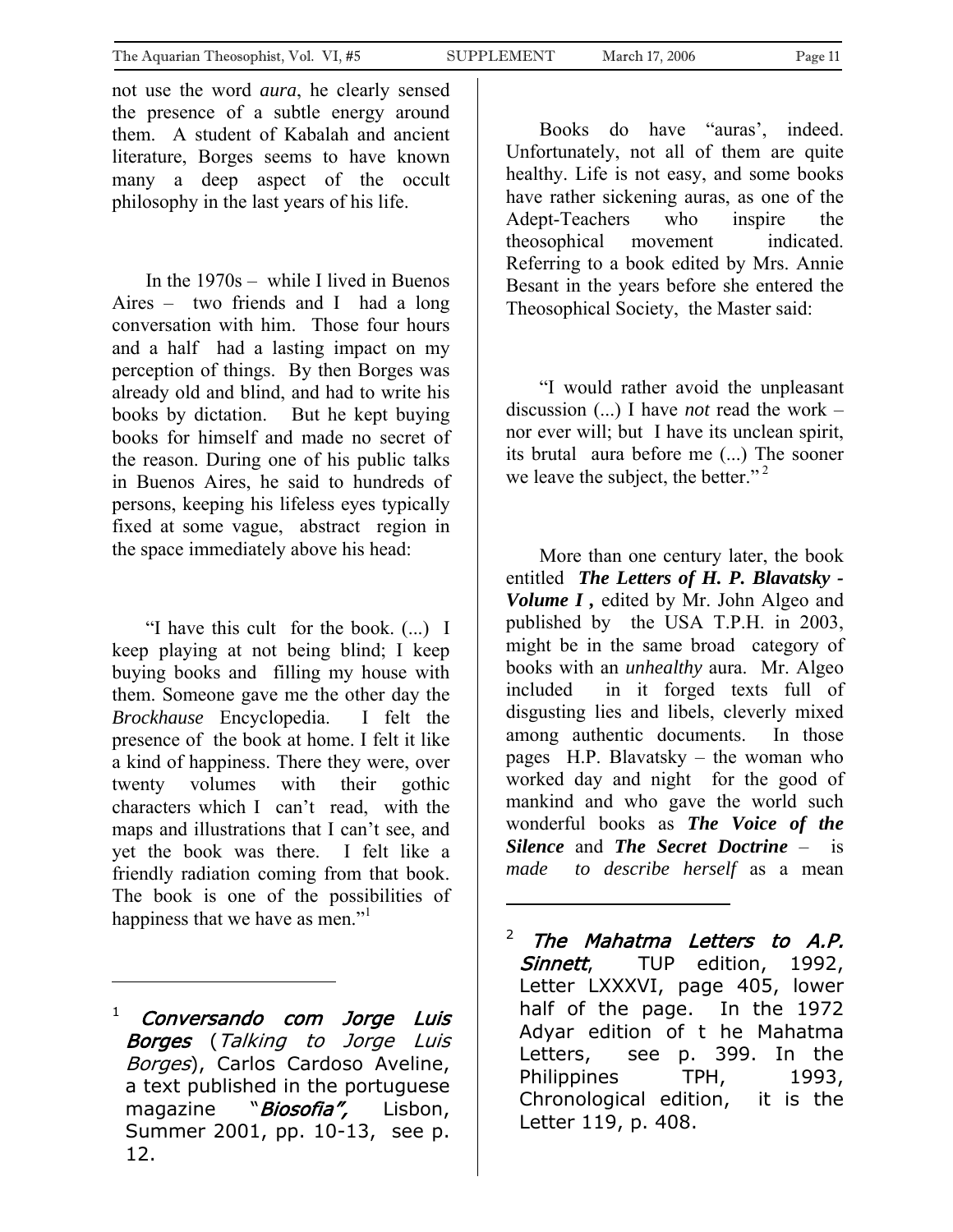person; a *Russian spy* ("letter" 07); someone who *helped torture a cat to death during "occult" experiences* ( "letter" 76); *someone who would like to sell her soul* ("letter" 53); and someone whom *the devil got into trouble in her youth* ("letter" 69) – to name but a few examples of Mr. John Algeo's "work".

 Out of the 136 "letters" published by Mr. John Algeo, at least 27 documents are certainly false.<sup>[1](#page-11-0)</sup> That makes 20 percent of the total. One out of five letters of the volume is false. Nearly all the 27 forged documents are deeply offensive to H .P. Blavatsky, and more treacherously so since they are presented as if signed by HPB herself. Mr. Algeo, who happens to be the international vice-president of the Theosophical Society, Adyar, has accomplished what no anti-theosophical initiative had done so far: a serious, partially successful attempt to have the worst falsehoods against the Old Lady included in the so-called *theosophical literature* and, worse, in the very body of books which are ascribed to Helena Petrovna Blavatsky.

 A single woman travelling around the world in that rigid and authoritarian society of the  $19<sup>th</sup>$  century, H.P.B. used her brilliant pen to tirelessly denounce the blind dogmas of the different religions and churches; to propose universal brotherhood as the only real basis for world peace; to

 $\overline{a}$ 

criticize the scientific ilusions of her time, and to bring to the world the wisdom of all times, which is always simultaneously new and ancient. But in the short term she disturbed many established routines and could only offer to people a dangerous, difficult, steep and narrow way to inner truth in their own hearts. She had but a few loyal friends to help her face many powerful enemies, who were ready to do anything to stop or hinder her work. Libelling her was one of the first things to do.

 More than one century later, it seems we are dealing with a renewed attempt to destroy her at the moral level and thus prevent or make it more difficult for Adyar theosophists to come back to the original teachings and "rediscover" them, now that the *neo-theosophy* of Mr. Charles Leadbeater loses its strength.

It is possible that the conscious or unconscious logic behind Mr. Algeo's "editorial work " aims at preserving for some time more the ritualistic movements which make the real power-structure of the Adyar theosophical society, and which were created by the Bishop C.W. Leadbeater in the first part of the  $20<sup>th</sup>$  century. I have nothing to say against the personal good faith of Mr. Algeo, and have no interest in judging anyone's intentions. Yet Mr. John Algeo's editorial actions have at least three main aspects in his volume of "Letters".

ONE.

<span id="page-11-0"></span><sup>1</sup> This is an initial assessment. Further research may reveal the number is actually greater and – besides the 27 false letters – one of the three versions presented by Algeo of his "Letter 117" is certainly false, too.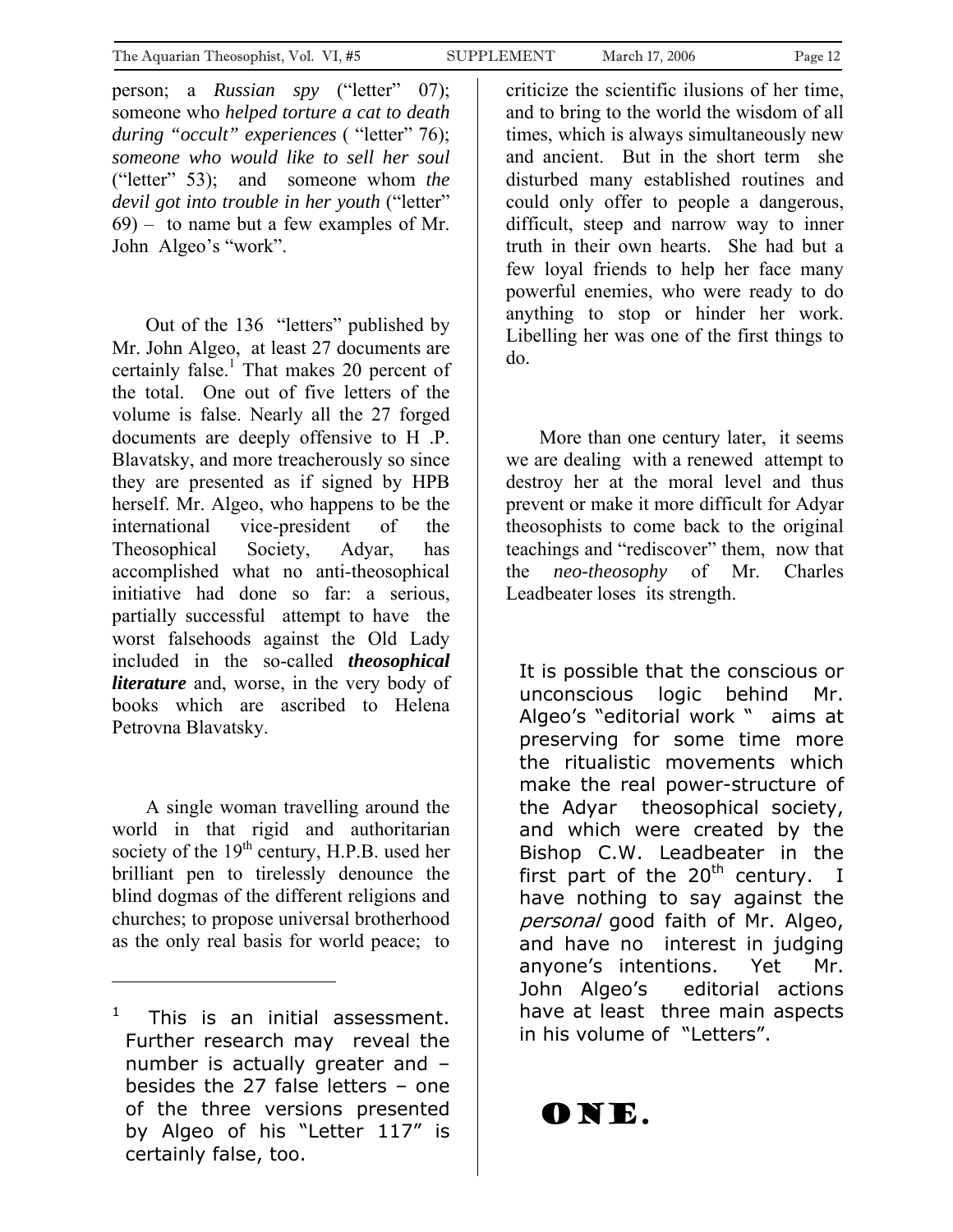In the first place, there is a group of 22 false documents whose "originals" never appeared ("Solovyov letters", and the "Spy Letter"). Of these, 21 were kindly copied by Algeo from the collections of attacks to the theosophical movement published initially by Mr. Vsevolod Solovyov and later by Walter Leaf. Of this Ihave already written.  $\frac{1}{1}$  Henry Olcott, who could hardly be accused of being too loyal to Blavatasky, had to admit in his memories that Solovyov's texts against H.P.B. were published *only after her death*, because that **"made it safe for him to tell his falsehoods about her".**  According to Olcott, this fact shows Solovyov to be **"as heartless and as contemptible, though fifty times more talented, than the Coulombs".<sup>2</sup>** 

l

<span id="page-12-1"></span><sup>2</sup> The sentence comes from H.S. Olcott's "**Old Diary Leaves"** (TPH-India, 1972, volume III, p. 185). A longer quotation of his words about Solovyov or Solovioff: "Among the visitors of H.P.B. was that talented Russian Solovioff, whose book, which appeared long after dear H.P.B.'s death, made it safe for him to tell his falsehoods about her, shows him to be as heartless and contemptible, though fifty times more talented than the Coulombs."

The Coulombs forgeries against HPB – made under the inspiration of the Vatican missionaries in India – are far more famous than the ones fabricated by Solovyov. In fact, Mr. Solovyov did not even present any false originals of his "letters". He just published the false texts and libels, and that was enough for Mr. Algeo to accept them as "Blavatsky Letters". As to the Russian Spy letter,

obviously false, it is not clear yet who forged it. This should be investigated.

# Two.

 Besides the *Solovyov Letters*, John Algeo included in the volume a second and different set of false texts and libels, whose originals also never appeared. These texts were made up by a person who belonged to the Society for Psychical Research, Mrs. Eleanor Sidgwick. These are "Letters" 108, 115, 116, 118 and 125, besides one of the three versions of "Letter" 117. Mr. John Algeo admits, in a small note at the end of each of these texts:

 "Original unavailable. Transcribed from a copy in the Archives of the Society for Psychical Research in Cambridge University Library. The copy, of poor legitimacy, was made presumably by Eleanor Sidgwick, who freely abbreviated and paraphrased the material she copied."

 How could Mr. Algeo ascribe these texts to H. P. Blavatsky, if they come from the Society for Psychical Research, SPR, whose open campaign against HPB was dismantled by the very same SPR in 1986, after a technical research led by Mr. Vernon Harrison, clearly indicated that all "proofs" against HPB were false and forged? There is no legitimacy for any documents coming from the SPR and dealing with H.P.B. Algeo writes that these forgeries have "poor legitimacy",

<span id="page-12-0"></span><sup>&</sup>lt;sup>1</sup> See my article *Defending the Old Lady*, in *The Aquarian Theosophist*, September 2005, pp. 1-9, or in "**FOHAT"** magazine, Canada, in its Fall 2004 edition. A Portuguese translation of the text was published in Portugal by the magazine **Biosofia** in its edition of Winter 2004- 2005, pp. 25-31. A brief summary of it was published as a letter in *Sunrise,* the magazine of the Theosophical Society, February/March 2005, p. 82.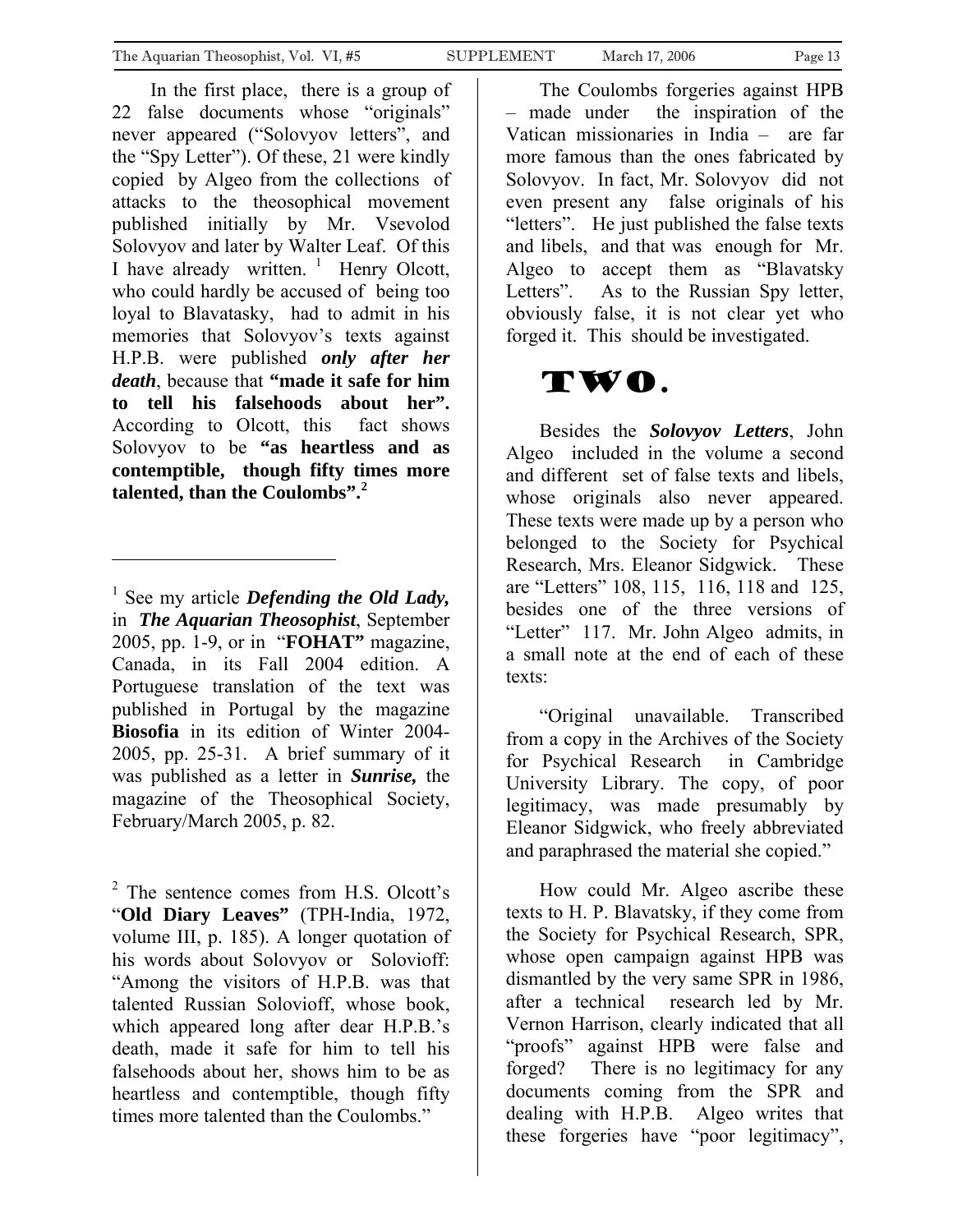which is a violent understatement. Thus he destroys his own legitimacy as an editor.

# THREE.

The third and final point regarding the editorial work of Mr. Algeo is that he fragmented or ignored the *Letters of H.P. Blavatsky* as published by William Q. Judge in the *The Path, ,magazine of 1894-1895.*

Mr. Judge knew H. P. Blavatsky personally in adddition to being one of trhe threee main founders of the theosophical movement, He worked in direct touch with H.P.B., and was loyal to her from the beginning — 1875 — until his death in 1896

 Judge also made several important contributions to the theosophical literature. No experienced editor could ignore or try to dismantle his rendering of the letters

 On the other hand, in order to pretend to be scientific, sub-scholars often prefer the dead letter instead of the living spirit. The HPB letters as edited by Judge are nice to read. The reader enjoys them. They are not a collection of fragments separated by idle speculations. But Algeo preferred to cut and fragment the material available. He separated one piece from the other with long and boring discussions about useless details.

 One enlightening example of this is given by the "Letters" 80 and 87 in his volume. The small fragment miscalled "Letter" 80 corresponds in fact but to the *second half* of a paragraph quoted by Judge from her letters and published by him in January 1895. The reader will have to jump over "letters" 81, 82, 83, 84, 85, and 86, in order to finally meet the *first* *half* of the paragraph Mr. Judge had quoted!

 Such is the "scholarship" used by Mr. Algeo in his strange volume. Great part of the book is a collection of disconnected sentences and groups of sentences or paragraphs separated one from another like islands in a (shallow) ocean of pseudoacademic commentaries. In addition to it, of course, one out of five fragments or texts is simply false.

 And yet there is a bright side to this. The publication of the *Algeo Letters* has given many theosophists new food for thought, and some of them have already come into action in several countries in order to restore the truth.

 In the first semester of 2005, after patient contacts with Mr. Algeo and his "Editorial Committee" had resulted clearly useless, an *HPB Defense Fund* was created by *The Aquarian Theosophist.* Its only goal is to publish a volume with the authentic letters of HPB, which will be a legitimate alternative to the volume edited by Algeo in 2003.

 In less than one year since its creation, the *HPB Fund* has already received more than half of its expected total sum of 10,000 dollars. Donations are still welcome, and the work on the future volume has already started on a voluntary basis. The *first part* of the new volume will likely consist of the vibrant letters of HPB as personally edited and published by her colleague Mr. William Q. Judge.

O o o O o o O o o O o o O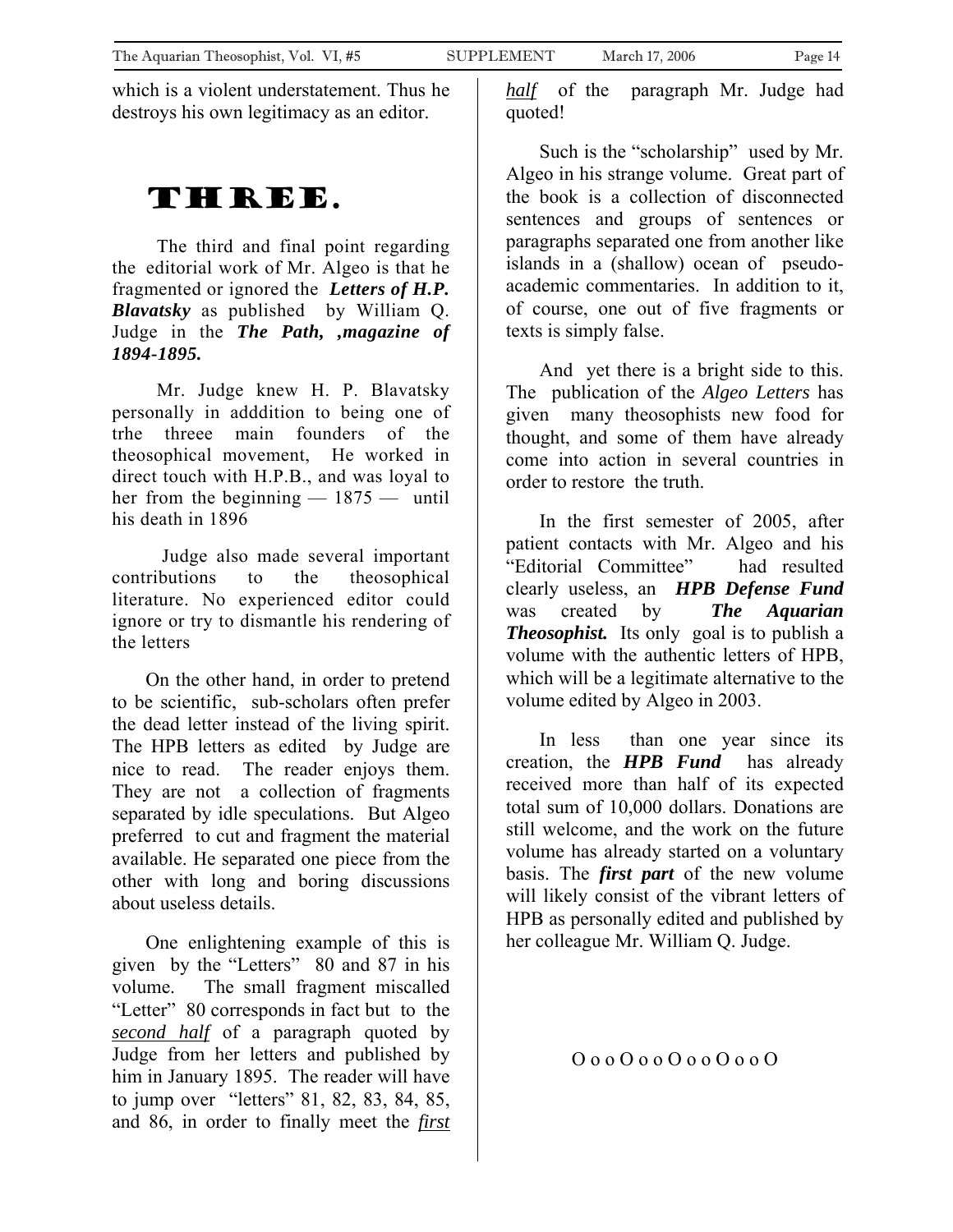<span id="page-14-0"></span>The Aquarian Theosophist, Vol. VI, #5 SUPPLEMENT March 17, 2006 Page 15



New Places for Spanish Study

EAST LOS ANGELES Martes: 6:30 p.m. a 8:00 p.m. 6641 Easton Street, Este de Los Angeles, Ca. 90022 Entre Wittier Blvd. y Olympic cerca de, Garfield Ave. Tel. (323) 264 4065 Llamar entre, 4:00 p.m. y 6:00 p.m.

#### LONG BEACH

Segundo y Ultimo Sábado del Mes; 5:30 p.m. a 7:00 p.m. 3145 E. Broadway

#### HUNTINGTON PARK

Todos los Lunes, De: 7:00pm a 8:30 pm

## "LIBRERÍA LATINA"

6316 Pacific Blvd. Huntington Park, Ca. 90255 (Entre Gage y Clarendon) Tel. 323 581 4248 Estacionamiento Gratis detrás de la Librería

"TODO ESTUDIOS Y PARTICIPATIÓN SON GRATUITOS"



*United Lodge of Theosophist 3766 El Cajon Blvd San Diego, Ca 92105*  (619)283-0142 E-Mail: jim2sal@aol.com Sundays 10:45-12Noon

Theosophical Book Center Wednesdays—11a.m.-1p.m. Wednesdays: 12 Noon to 1p.m. Psychotherapy of *BhagavadGita* Fridays: 7p.m. to 8:30 p.m. Basic Theosophy

# Sarasota, Florida

# Theosophy Group

Meets Weekly on: WEDNESDAYS:—7 - 8:15 P.M.  $SUNDAYS$  — 11  $AM - 12:30 \text{ PM}$ 

We are a very friendly group of students with various religious and philosophical backgrounds. Our goals are to discuss and understand the universal truths of Theosophy.

On Wed. nights we are studying, *The Ocean of Theosophy* by W.Q. Judge, and on Sunday mornings we're discussing *Isis Unveiled* by H.P. Blavatsky and *Light On The Path* by Mabel Collins.

Our address is: 2700 S. Tamiami Trail Suite#11B, Sarasota, Florida 34239 and our phone number is: 941-312-9494.

> http://www.theosophyusa.com 941-349-5151

Please feel free to call Bob Waxman if you need any additional information.

> United Lodge of Theosophists 1917 Walnut Street Philadelphia, PA 19103 All welcome No collections

#### United Lodge of Theosophists

Robert Crosbie House 62 Queens Gardens London W23AH, UK

Tel +(44) 20 7723 0688 Fax +(44) 20 7262 8639 Contact us: [ult@ultlon.freeserve.co.uk](mailto:ult@ultlon.freeserve.co.uk)

MEETINGS **ON SUNDAYS 7 PM**

#### **United Lodge of Theosophists 62 Queens Gardens London W2 3AL**

j



#### **020 7723 0688 www.ultlon.freeserve.co.uk**

#### **Karma & Reincarnation**

The twin doctrines of Theosophy, a mode of living common to the great sages, adepts and Masters who live by *the Great Ideal* - to benefit humanity.

**One humanity, one goal, one Truth**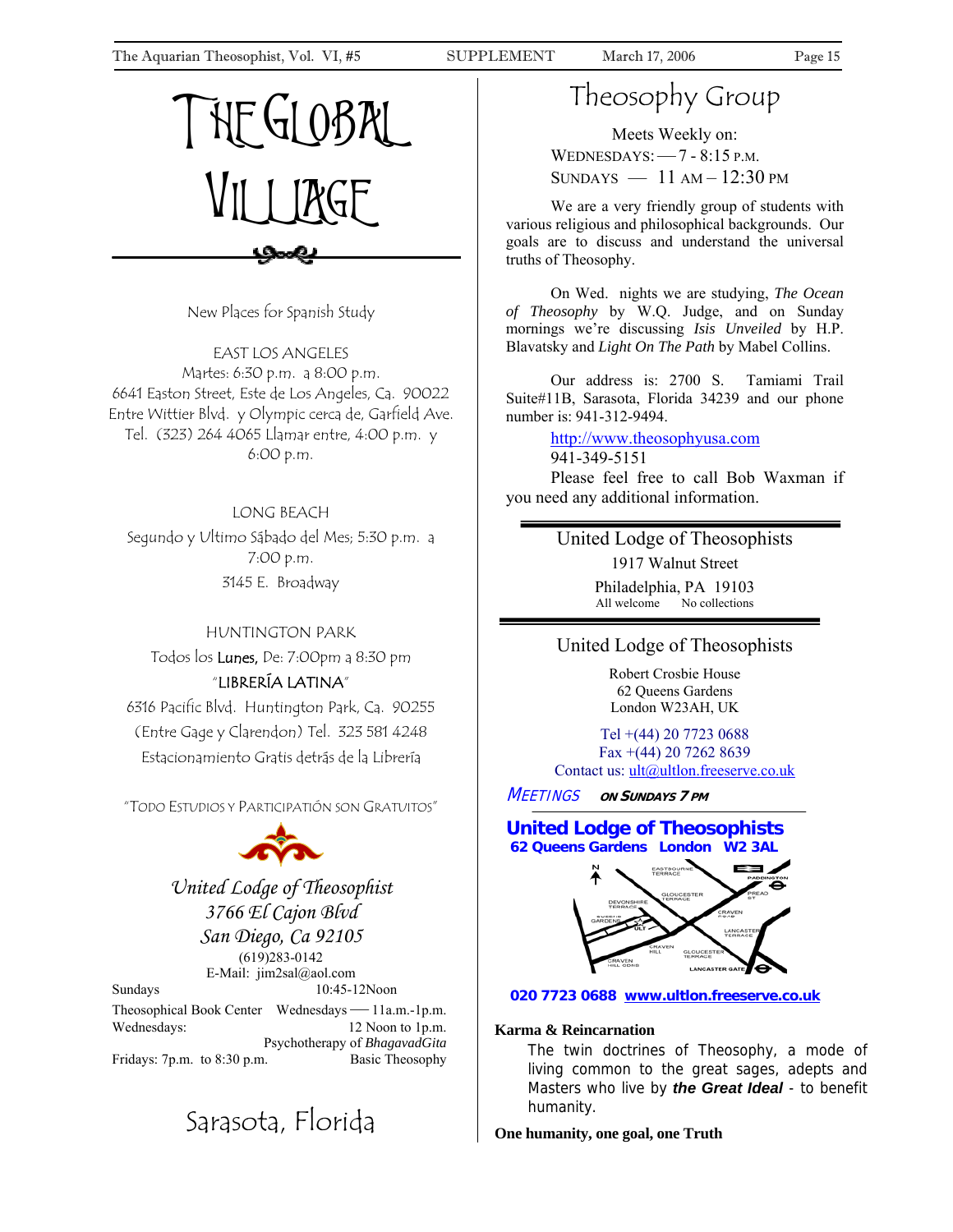Universal Brotherhood means unity through diversity and mutual respect; its absence is the cause of violence and suffering.

#### **Individuality and Interdependence**

"We should aim at creating *free* men & women, free intellectually, free morally, unprejudiced in all respects, and above all things, *unselfish*."

#### **"the rational explanation of things…"** H.P.Blavatsky, a great Occultist of the modern age

#### **All welcome to study Theosophy**

- Talks & meetings ~ discussions with questions
- Study Group Wednesdays 7pm from Oct  $6<sup>th</sup>$ Bhagavad Gita & Fundamental Theosophical studies
- **Correspondence Course by post or email**  $\boxtimes$  contact ULT at **correspondence@clara.co.uk**



From the Writings of HP Blavatsky & WQ Judge Interactive Study Class

Every other  $S$ unday  $10:30 - 12:00$ 

Located at:

NY TS 240-242 E 53rd Street,  $NYC, NY$  (Bet.  $2^{nd}$ & $3^{rd}$  Ave.)

Contacts:

[Http://www.geocities/theosophycircle/](http://www.geocities/theosophycircle/) 

[Tmwriters@mindspring.com](mailto:Tmwriters@mindspring.com)

[David@broadviewnet.net](mailto:David@broadviewnet.net)

[Amedeo@optonline.net](mailto:Amedeo@optonline.net) 

Phone:

David - (718) 438-5021 Amedeo – (973) 697 – 5938 Classes are free and open to all

THEOSOPHY HALL 347 East 72 Street New York, NY 10021 (212) 535-2230 E-mail: [otownley@gmail.com](mailto:Uotownley@gmail.comU) All meetings are free. No collections, fees or dues. Discussion — Multi-Media Monday Night 7:30-9:00pm

Investigation of the unexplained laws of Nature, and the psychical powers latent in man.

Free Study Materials Provided

- Meditation & Raja Yoga
- Dreams and the Dreamer
- Karma and Reincarnation
- Places After Death
- Spiritual and Psychic Realms
- A Relationship with God
- Science and Psi Phenomena THEOSOPHY HALL
- 347 East 72 Street, NY NY 10021 Doors Open at 6:45PM Phone: (212) 535-2230 Refreshments Served

Current topics: Contrasting ancient theosophical teachings with the standard scientific view of the world, and current psi phenomena. Including distance viewing, crop circles, remembering past lives, etc.

Texts include The Secret Doctrine, Isis Unveiled and other original Theosophical sources.  $\_$ 

The Bhagavad-Gita Wed. Night — 7:30-8:45

Free Study Materials Provided

The ancient psychology of the East and its application in this "era of Western Occultism."

SPANISH STUDY CLASS "Ecos del Oriente", by Wm.Q. Judge

Meets the first two Wednesdays of the month

THEOSOPHY HALL 347 East 72 Street, NY, NY 10021 Doors Open at 6:45PM Phone: (212) 535-2230

THE United Lodge of **THEOSOPHISTS** "Maitri Bhavan" 4, Sir Krishna Rao Road, Near Lalbagh West Gate, — Basavanagudi, Bangalore-560 004.

# THEOSOPHY

## *Secret Doctrine Classes*

Sunday 10:30am - 12:00

Theosophy Discovery Circle, New York City

240-242 E.  $53<sup>rd</sup>$  St [between 2nd &  $3<sup>rd</sup>$  Ave.]

Monday 7:30 to 9 pm

New York ULT 347 East 72<sup>nd</sup> Street, NY

Wednesday 2 to 4 pm

Antwerp ULT, Belgium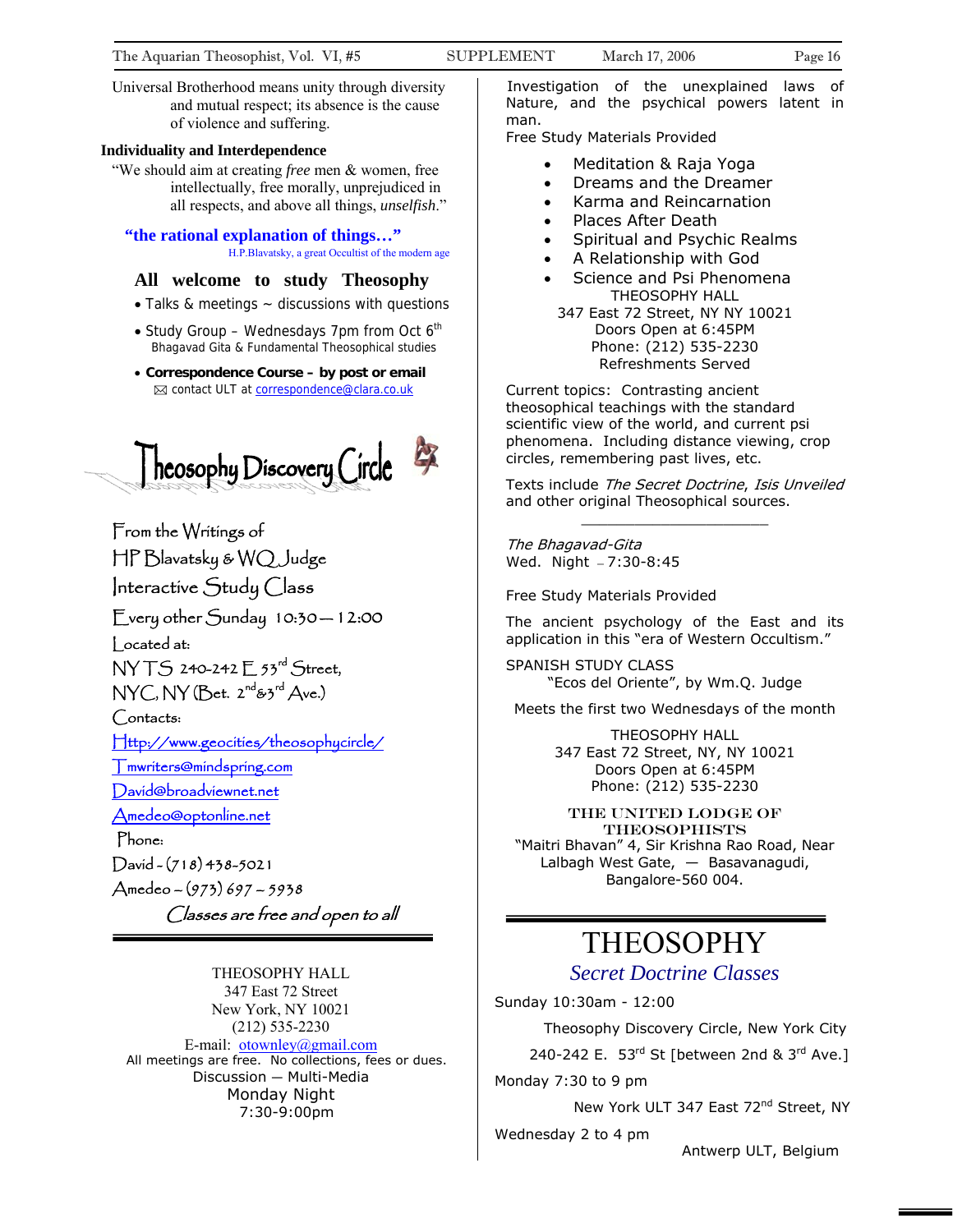#### Wednesday 7:30 to 8:45 pm

Los Angeles ULT

Saturday 10 am to 12 noon — The Wind Horse

Long Beach — First Saturday of every month

Wednesday — Bangalore ULT, India

Wednesday: 6p.m. — 7.30p.m. Athens 10680, GREECE 60 Charilaou Trikoupi Str — 3rd floor

#### LOGIE UNIE DES THÉOSOPHES

Loge Unie des Théosophes

11 bis, rue Kepler – 75116 Paris, FRANCE

Conferences Mercredis, 19 h 30 – 20 h 45

*Loge Unie des Théosophes Douala Camaroon B.P. 11372 Douala Localisation Ndog - Bong Heures d'ouverture: mercedi 19h – 20 h 15 Samedi 19h – 20 h 15*  Toutes les activités de la Loge sont libres et gratuites Les reunions commencent et se terminent aux heures précises indiquées La Loge est maintenue en activité par des participations bénévoles Tel: 40-76-72

United Lodge of Theosophists 4865 Cordell Avenue, Suite 4 Bethesda, MD 20814 phone (301) 656-3566 web: www.ultdc.org Meetings: Sundays 11 a.m. to 12 noon (Lectures followed by questions and answers, or group discussions.) ============================================

#### Den TEOSOFISKA

Ursprungliga Undervisningen

 UNITED LODGE OF THEOSOPHISTS, Malmölogen

Kungsgatan 16 A, 211 49 Malmö, tel. 0709 26 22 12

## **TEOSOFISKA FÖREDRAG**

Stiftelsen Teosofiska Kompaniet United Lodge of Theosophists – Malmölogen Peter Bernin, Roslinsväg 6, 217 55 Malmö +46 (0)709 26 2212

hemsida: [www.t](http://www.teosofiskakompaniet.net/)eosofiskakompaniet.net

[email: redaktionen@teosofiskakompaniet.net](http://www.teosofiskakompaniet.net/)

Phoenix ULT THEOSOPHY HALL -- 77 W. ENCANTO BLVD. PHOENIX, ARIZONA 85003 Phone 602-290-0563

PROGRAM - 2004―2005

SUNDAY EVENINGS

 7:00 - 7:45 P.M. Universal Theosophy by Robert Crosbie  $8:00-8:45$  P.M.

Study, read, question, discuss, discover, the Teaching and

 Philosophy of Theosophy IN:

THE SECRET DOCTRINE by H.P. Blavatsky



# United Lodge of Theosophists

799 Adelaide Street London, Ontario N5Y 2L8 CANADA

Wednesday Evening 7:30 to 8:45 PM \_\_\_\_\_\_\_\_\_\_\_\_\_\_\_\_\_\_\_\_\_\_\_\_\_\_\_\_\_\_\_\_\_\_\_\_

May 4 "The Foundation of Religion" May 11 "The Moral Law of Compensation" May 18 "Karmic Agents" May 25 "The Cause of Sorrow"

June 1 "A league of Humanity" June 8 Why do we sleep and dream?" June 15 "The Creative Will

**Friday May 6 at 7:30 "White Lotus Day" Sunday June 19 at 7:00 "U.L.T. Day"** 

Sunday Evening—7:00 to 8:00 PM *Isis Unveiled* by H. P. Blavatsky

For the Summer we will be studying the *Key to Theosophy* on Wednesday evening — 7:30 to 8:45 PM

There will be no other meeting for the summer.

Email contact: Laura Gray at [classiccontours@sympatico.ca](mailto:classiccontours@sympatico.ca)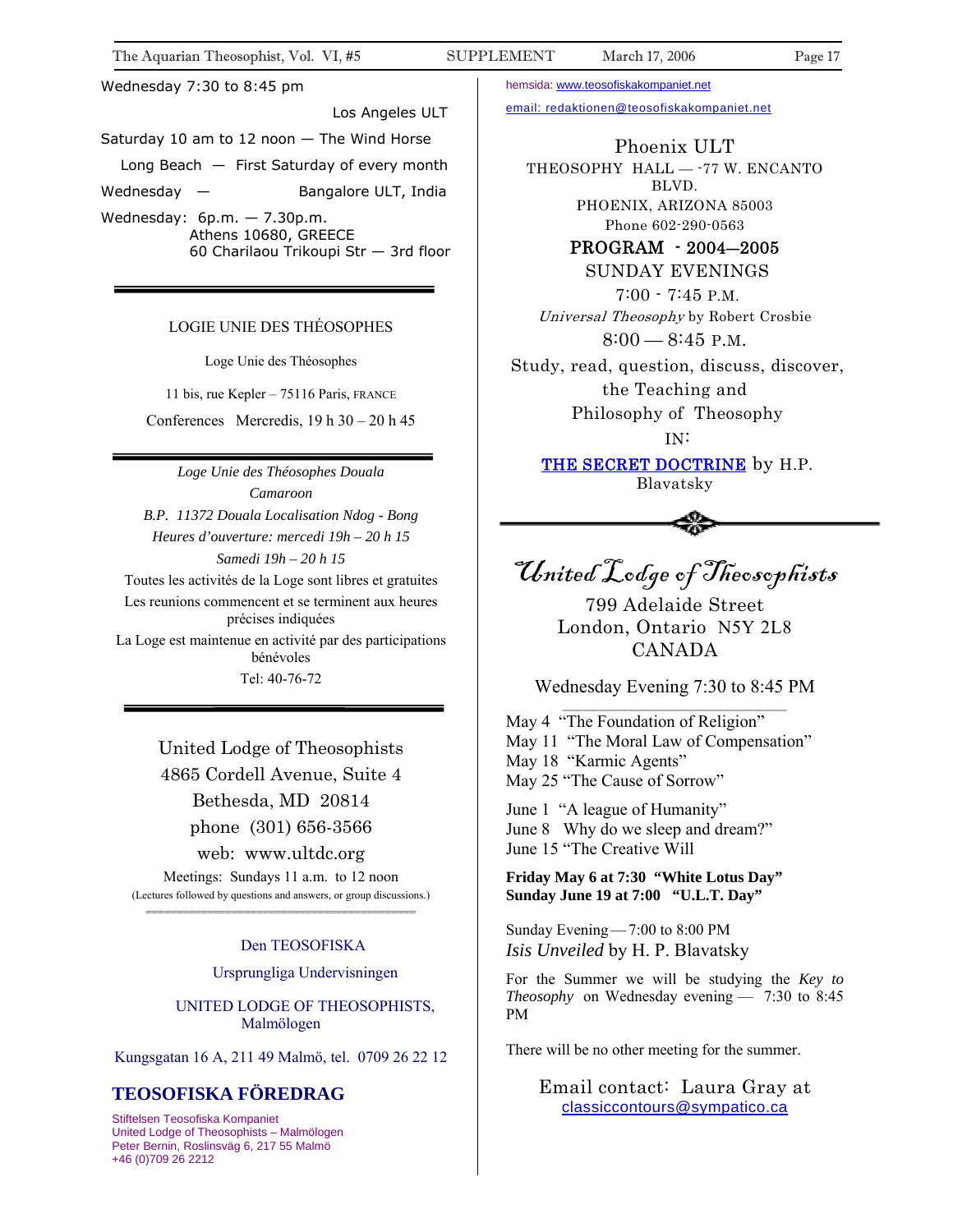<span id="page-17-0"></span>

**THE AQUARIAN THEOSOPHIST** is a computer generated magazine with a major issue and supplement each month. When received as an email attachment, it is free.

The magazine has a small hardcopy list to which one may subscribe at \$30 per year, domestic; and \$40 per year international. All international subscriptions travel airmailsubscriptions outside The United States travel airmail. The magazine is NOT self-supporting and subsists on donations to cover the shortfall. Thae address for articles, correspondence and subscriptions and/or donations is:

> The Aquaarian Theosophist 245 West 33rd Street Los Angeles, CA 90007-4108 U. S. A.



# **A Call to Action**

1896-2006: 110 years later, the possibility of

# Justice to William Q. Judge

# **Dear Editor,**

On January  $8<sup>th</sup>$ , 2006, I started consulting a few friends about a strange idea.

It had occurred to me that independent students could formally write annual, open letters to the Adyar Theosophical Society asking it to reexamine its "process" moved against William Q. Judge in 1894-95 and suggesting that its leaders should either show proofs of his guilt or declare him innocent of any charges whatsoever.

In fact, the  $19<sup>th</sup>$  century process of unfair persecution against Judge within the Adyar Theosophical Society is very well documented in various books $<sup>1</sup>$  $<sup>1</sup>$  $<sup>1</sup>$ </sup>

It is most likely that the search for political power was the real motive behind the Case against Judge – with charges of false communications from Adept-Teachers. The accusations were based on a campaign of rumours. No actual, valid proofs were ever presented against Judge. The *Judicial Committee* appointed to

<span id="page-17-1"></span><sup>1</sup> Three of them are: 1) The recent and most complete book The Judge Case, by Ernest Pelletier (published by the Edmonton Theosophical Society, Canada, in June 2004); 2) The Theosophical Movement, 1875-1925, written by associates of the United Lodge of Theosophists (E.P. Dutton & Co., N.Y., USA, 1925, 705 pp.) ; 3) The Theosophical Movement, 1875-1950, also by U.L.T. associates (The Cunningham Press, Los Angeles, CA, USA, 1951, 351 pp.).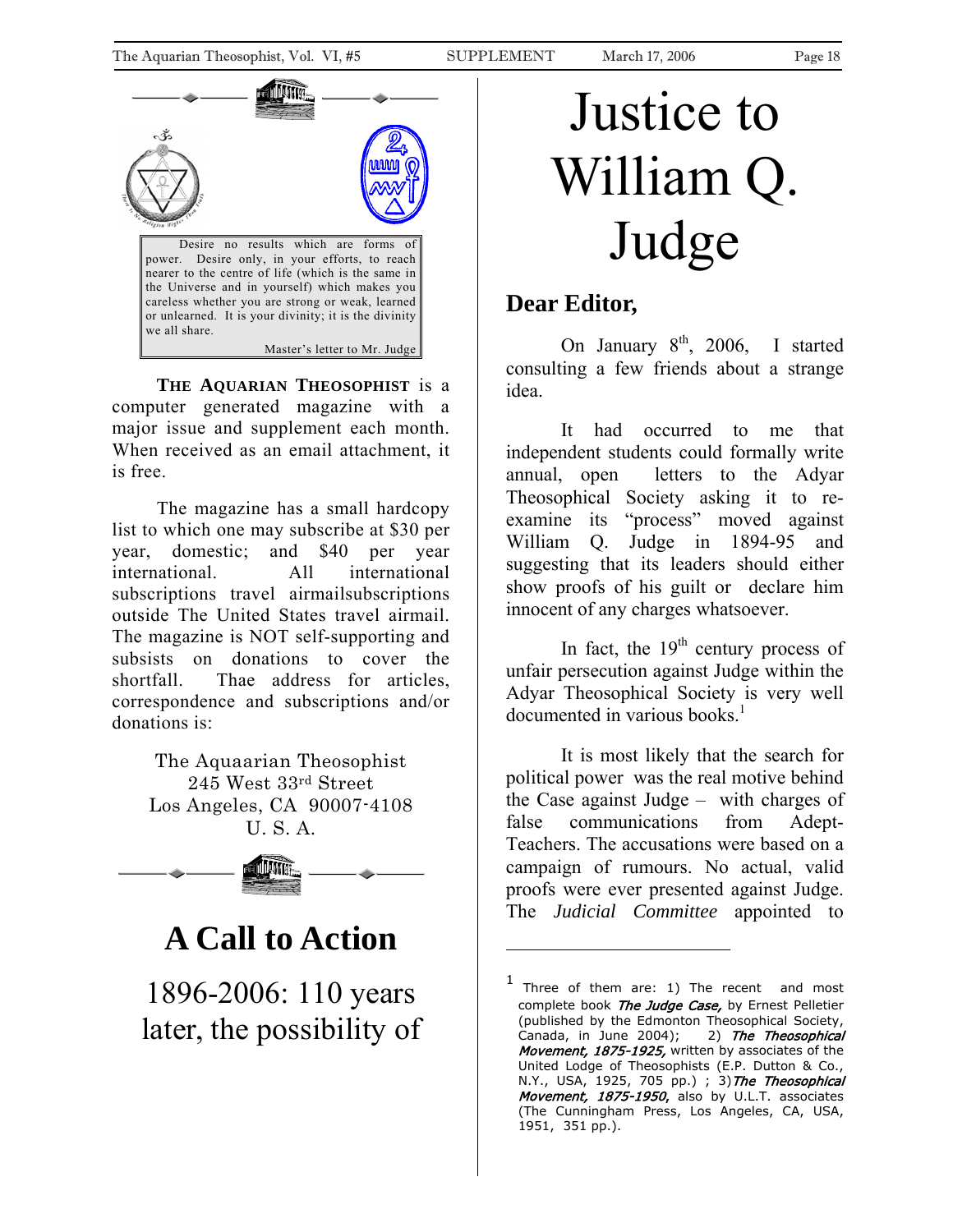examine the matter declared it could not decide on the issue. It did not even consider the charges.

Yet Judge was never declared innocent by Annie Besant's Society. Adyar Historians still treat him like a man who forged messages from the Masters. Gravely misinformed, the greater part of the Adyar TS members honestly believe that William Judge was a fraud, while they still are led to ignore or to forget the absurd fancies, *involving communications with Masters*, which were published by C.W. Leadbeater and other Adyar leaders along the first half of the  $20<sup>th</sup>$  century. Those "clairvoyant" fancies are responsible for the ritualistic structures which even now make the basis for political power in Adyar.

Karma may take time, but it always produces its results. As any social institution, Adyar T.S. is accountable for what it does and doesn't do. Just like any private industries or government officers around the world, Adyar leaders must be open to accept truth and to admit the mistakes of their organization in a public way, especially if such mistakes create a public injustice.

For instance: it took one century for the Society for Psychical Research, SPR, which "judged" and "condemned" H .P. Blavatsky as a fraud, to correct the wrong done to H.P.B.'s work. In 1986 the S.P.R. admitted that fraud was commited, yes – but not by H.P.B. It was made instead by those who accused her, and the founder of the esoteric movement was innocent. For that change to happen, though, someone had to *request in the first place* that the S.P.R. re-examine the "case" against H.P.B., which then led the SPR to admit that the "old lady" had never been guilty.

The same could happen with regard to another *occult pillar* of the movement, W.Q.Judge. One of the three main

What can we say, by now, about the case against Judge? It has been more than 110 years since his persecution in 1894-95. The time may have come already to start requesting from Adyar a reexamination of the Case against him. The absence of proofs or evidences against Judge is remarkably complete. His *informal* condemnation in the 1890s was entirely based on hearsay and depended solely on the political power and political aims of his accusers. This in itself would be a central factor for the starting point of any initiative requesting that the Adyar T.S., as an institution, finally declares Judge innocent in a public and fair way. But this is not all.

There are also clear indications that before dying both Henry Olcott and Annie Besant – the most prominent leaders of the persecution against Judge – at least partially repented from the injustice done to him. Their feelings were publicly documented, even if they themselves did not come to the public to repair the damage caused.

H. S. Olcott had a revealing conversation with Laura Langford (formerly Laura Holloway), shortly before his death. It was during the first wave of Leadbeater scandals, while Olcott made his last visit to New York, in 1906. It was 11 years after the Case against Judge.

Laura Langford (Holloway) published the content of the decisive dialogue in 1915, and much later it was published again, in 1965, by the Adyar Publishing House itself, as part of a book whose preface was signed by no other than N. Sri Ram, then president of the Adyar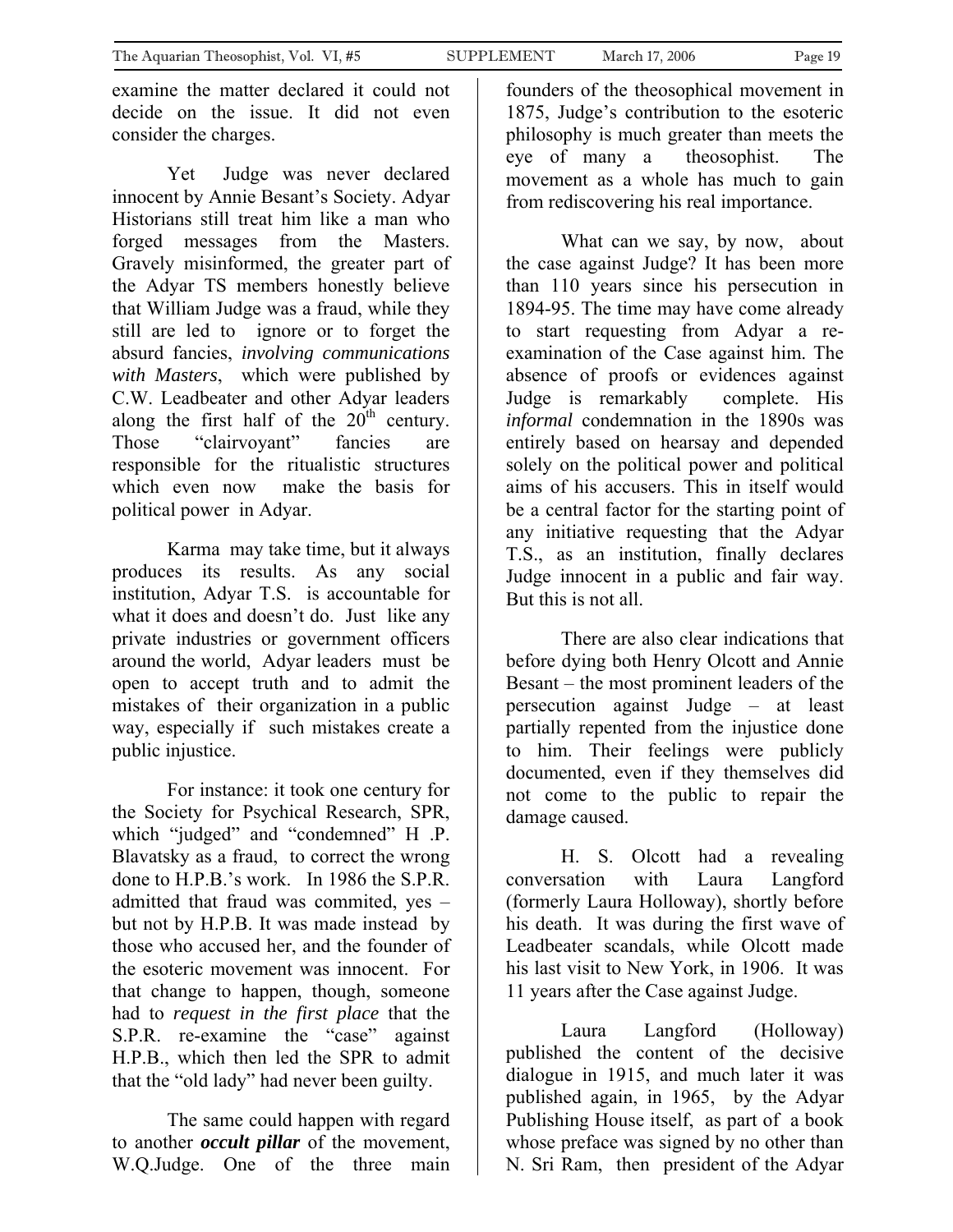Society. (Radha Burnier, who presides over Adyar since 1980, is Sri Ram's daughter.)

The text by Laura Langford/Holloway has been never questioned. In the dialogue, Olcott says he is worried about the future of the T.S. and admits that he misses H.P.B's presence. Then he tells Laura:

"We learn much and outgrow much, and I have lived much and learned more, particularly as regards Judge. . . . . I know now, and it will comfort you to hear it; that I wronged Judge; not wilfully or in malice; nevertheless, I have done this and I regret it"  $\dots$  ."

In fact, Olcott had accused both Judge and HPB of fraud. In April 1895, while Judge was persecuted, Henry Olcott had the nerve to write in *The Theosophist*  that H.P.Blavatsky had forged the *Prayag letter*. W. Judge denounced the fact and defended the *Old Lady* in the June 1895 edition of *The Path* (pp. 81-83).

But by 1909, that decisive message from the Mahatmas, received through H.P.B., was quietly admitted as authentic by the Adyar Society, and it is now is part of the Adyar editions of the *Mahatma Letters*.

As to Judge, a few months after Olcott's death Annie Besant admitted in her 1907 book *Theosophical Lectures* that W. Q. Judge had rendered a "great service" to the movement. Besant added that she was *against his expulsion* from the Adyar TS. Thus she seemed to forget that she had

 $\overline{a}$ 

personally demanded his expulsion in a signed document in  $1895.<sup>2</sup>$  $1895.<sup>2</sup>$  $1895.<sup>2</sup>$ 

There is more:

\*In June 1909, A. Besant published an article in *The Theosophist* admitting W. Q. Judge was one of the great founders of the theosophical movement. She described his many positive qualities and only slightly criticized him.

\*In October 1922 (three months after Mr. B.P. Wadia had abandoned the Adyar T.S. and adhered to the United Lodge of Theosophists), Mrs. Besant wrote two other notes in *The Theosophist* along the same line.

\*And "in the 1920s", in a private conversation with a friend of hers in the Adyar Society, she confessed that Judge had committed no forgery (the only accusation against him). But refused to publicly admit such a fact. $3$ 

Since then, some Adyar leaders do their best to keep the tradition of saying untruthful things in public and admitting the truth only in a private, partial or implicit way – at least as far as it is in their control. Miss Joy Mills, a long-standing student of HPB's literature, admitted in a letter to me that she considers Leadbeater books "science-fiction", but it seems she would very much prefer these *public* matters to remain *private*. Indeed, many of the absurds written by C.W.L. and A. Besant in their books were silently ommitted in later editions, and other books by them were

<span id="page-19-0"></span>Damodar and the Pioneers of the Theosophical Movement, compiled and annotaded by Sven Eek, The Theosophical Publishing House, Adyar, Madras, first edition 1965, second edition 1978, pp. 657- 658, especially 658.

<span id="page-19-1"></span> $^2$  The Judge Case, E. Pelletier, part II, p. 444.

<span id="page-19-2"></span> $3$  The Theosophical Movement, 1875-1950, pp. 297-298 and note at p. 342. Also, The Judge Case, part II, p. 443.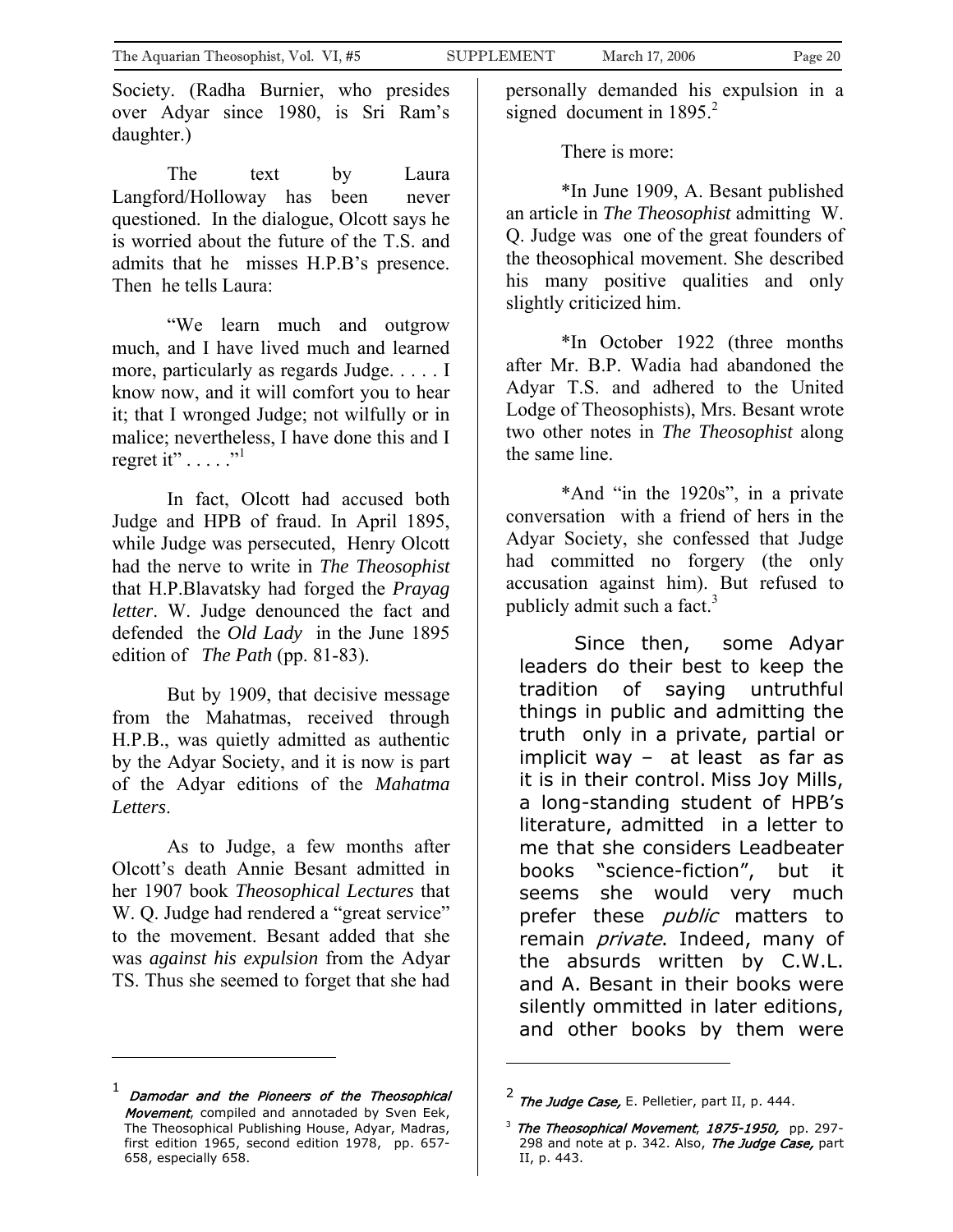<span id="page-20-0"></span>never re-edited. Two outstanding examples of books "abandoned" by Adyar are Lives of Alcyone (by C.W.L.) and MAN: Whence, How and Whither (by C.W.L. and A.B.). The *strong reasons* leading to this "editorial policy" have been only privately admitted by Adyar leaders, so far.

Within the area of influence of the Adyar Society, the charges against W.Q.J. are innerly connected to the insinuations against H.P. Blavatsky. Robert Crosbie perceived this and wrote: "Those who belittle Judge will be found belittling  $H.P.B.$ <sup>"[1](#page-20-1)</sup>

So the idea that came to me in the early days of January, 2006, was that an open letter or letters could be written to the Adyar Society, between March 21<sup>st</sup> (WQJ's death) and April  $13<sup>th</sup>$  (WQJ's birth), each year, suggesting or requiring that as a sign of respect for truth and for the theosophical movement, Adyar Society re-examine the Judge Case and show any proofs of his guilt – or else declare him innocent.

As the birth is more important than the death, every April  $13<sup>th</sup>$  could be a priority date. If it takes 20 years or more to see justice done, it will still be worthwhile.

In the short term, such letters would help build a growing consciousness (both inside and outside the Adyar TS) about some key facts of the movement's history. With or without short term results, each step of the initiative would be valid in itself. Such an action would raise consciousness. It would provide an instrument for some theosophists to practice *a brave declaration of principles*,

a *valiant defence of those who are unjustly attacked* and a *loyal sense of duty to the teacher.* Open letters could go to Adyar with different contents, written from very different perspectives and in different places, with the same central idea of *Justice to William Judge*.

Dallas Tenbroeck was one of the few theosophists I consulted about this before the end of January. He wrote:

"Excellent idea. (...) Publish documents and facts. (...) I think what should be aimed at is tolerance and fraternity among the various Theosophical Societies and let by-gones be aggreed on, rectified officially, and then joint progress proceed in harmony – that is if the principle of BROTHERHOOD is made primary to all."

All those interested in commenting, helping, or in giving their opinion about such a broad idea – so far kept as an *abstract* proposition – can write to: Carlos Cardoso Aveline, Cx. Postal 5111, Ag. Brazlândia, CEP 72.701-970, Brasília, Brazil. Email: [carlosaveline@hotmail..com.](mailto:carlosaveline@hotmail..com)

Best regards, Carlos.



#### The Tabula Smaragdina of hermes

Remember in this connection the *Tabula Smaragdina of Hermes, the esoteric meaning of which ha seven keys to it. The Astro-Chemical is well known to students,* the the anthropological may be given now. The "**One thing**" mentioned in it is MAN. It is said: "The Father of THAT ONE ONLY THING is the Sun; its Mother the Moon; the Wind carries it in his bosom and its nurse is the Spiritouous Earth." In the

<span id="page-20-1"></span><sup>&</sup>lt;sup>1</sup> The Friendly Philosopher, by R. Crosbie, Theosophy Co., Los Angeles, 1945, p. 05.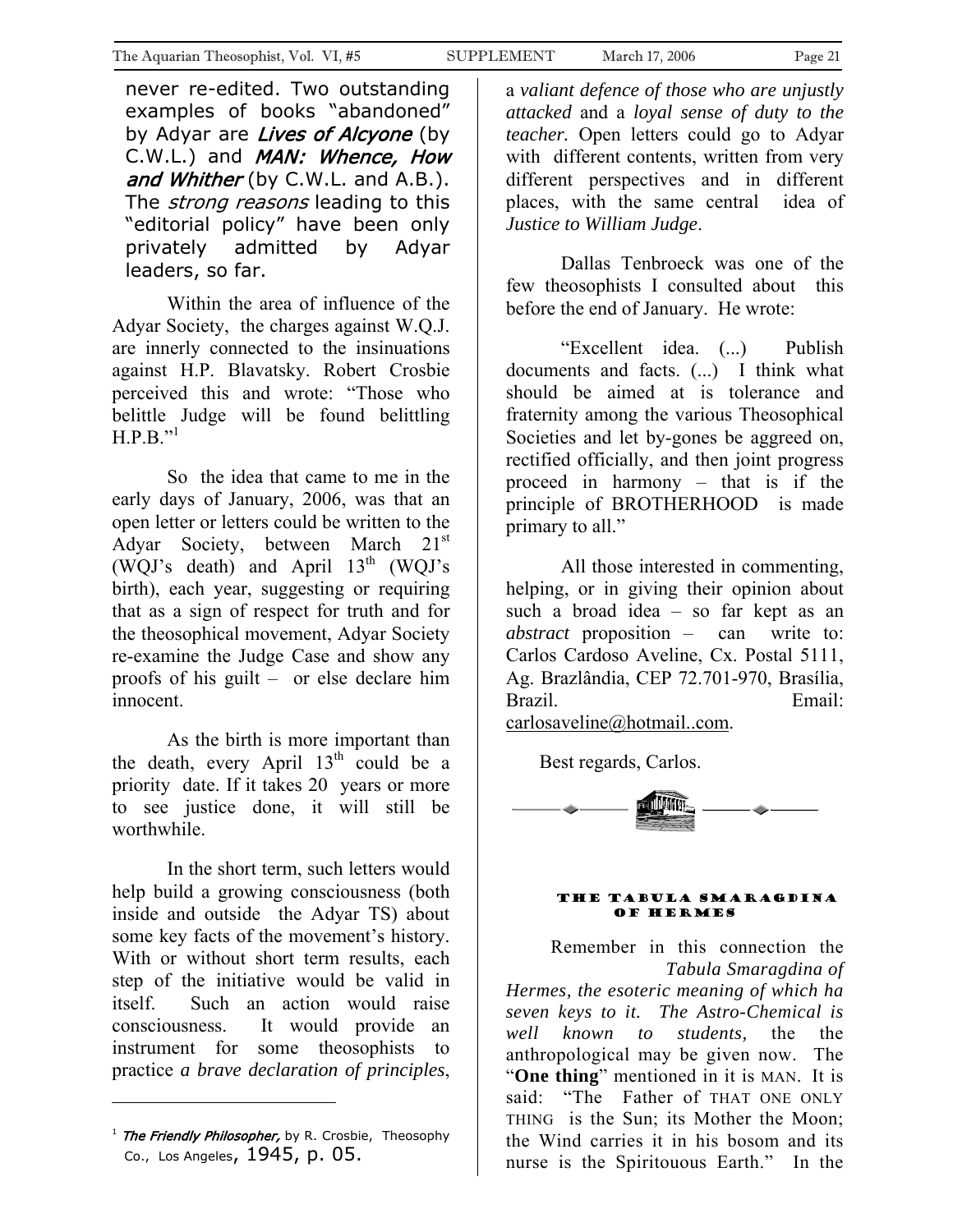occult rendering of the same it is added: "and *Spiritual* Fire its instructor (Guru)."

This fire is the higher Self, the Spiritual Ego, or that which is eternally reincarnating under the influence of its lower personal Selves<sup>1</sup>[,](#page-21-0) changing with every, re-birth, full of *Tanha* or desire to live. It is a strange law of Nature that,, on this plane, the higher (Spiritual) Nature should be, so to say, in bondage to the lower. Unless the Ego takes refuge in the Atman, the ALL-SPIRIT, and merges entirely into the essence thereof, the personal Ego may goad it to the bitter end. This cannot be thoroughly understood unless the student makes himself familiar with the mystery of evolution, which proceeds on triple lines — spiritual, psychic and physical.

That which propels towards, and forces evolution, *ie..,* compels the growth and development of Man towards perfection, is

- **(a)** The MONAD, or that which acts in it unconsciously through a force inherent in itself; and the lower astral body or the *personal* SELF. THE former, whether imprisoned in a vegetable or an animal body, is endowed with, is indeed itself, and
- **(b)** The lower astral body or the *personal*  SELF. The forme, whether imprisoned in a vegetable or an animal body, is endowed with, is indeed itself, that force. Owing to its identitywith the ALL-FORCE, WHICH, as said, is inherent in the Monad, it is all-potent on the Arupa, or formless plane. On our plane, its essence being too pure, it

 $\overline{a}$ 

remains all-potential, but individually becomes inactive: *e.g.,* the rays of the Sun, which contribute to the growth of vegetation, do not select this or that plant to shine upon. Uproot the plant and transfer it to a piece of soil where the sunbeam cannot reach it, and the latter will not follow it. So with the Atman: unless the higher Self or EGO gravitates towards its Sun — the Monad — the lower *Ego, or personal Self, will have the upper hand in every case.* For it is this Ego, with its fierce Selfishness and animal desire to live a Senseless life (*Tanha)*, which is "the maker of thettabernacle," as Buddha calls it in *Dhammapada* (153 and 154.). Hence the expression, " the the Spirits of the Earth clothed the shadows nd expande3d them." To these "Spirits" belong temporarily the human astral selves; and it is they who give, or build, the physical tabernacle of man, for the Monad and its conscious principle, Manas, to dwell in. But the "Solar" *Lhas, Spirits, warm them, the shadows*. This is physically and literally true; metaphysically, or on the psychic and spiritual plane, it is equally true that the Atman alone *warms* the inner man; *i.e.,* it enlightens it with the ray of divine life and alone is ale to impart to the inner man, or the reincarnating Ego, its immortality. Thus, as we shall find, for the first three and a half Root-Races, up to the middle or turning point, it is the astral shadows of the progenitors, " the lunar Pitris, which are the formative powers in the Races, and which build and gradually force the evolution of the physical form towards perfectrion this, at the cost of a proportionate loss of spiritualit. Then, from the turning point, it is the Higher Ego, or incarnating principle, the *nous* or *Mind, which* 

<span id="page-21-0"></span><sup>&</sup>lt;sup>1</sup> The *Secret Doctrine* shows that the Manasa-Putras or incarnating EGOS have taken upon themselves, voluntarily and knowingly, the burden of all the future sins os their future personalities. Thence it is easy to see that it is neither Mr. A. Nor Mr. B., nor any of the personalities that periodically clothe the Self-Sacrificing EGO, which are the real Sufferers, but verily the innocent Christos within us. (Transactions of the Blavatsky Lodge, p. 68.)